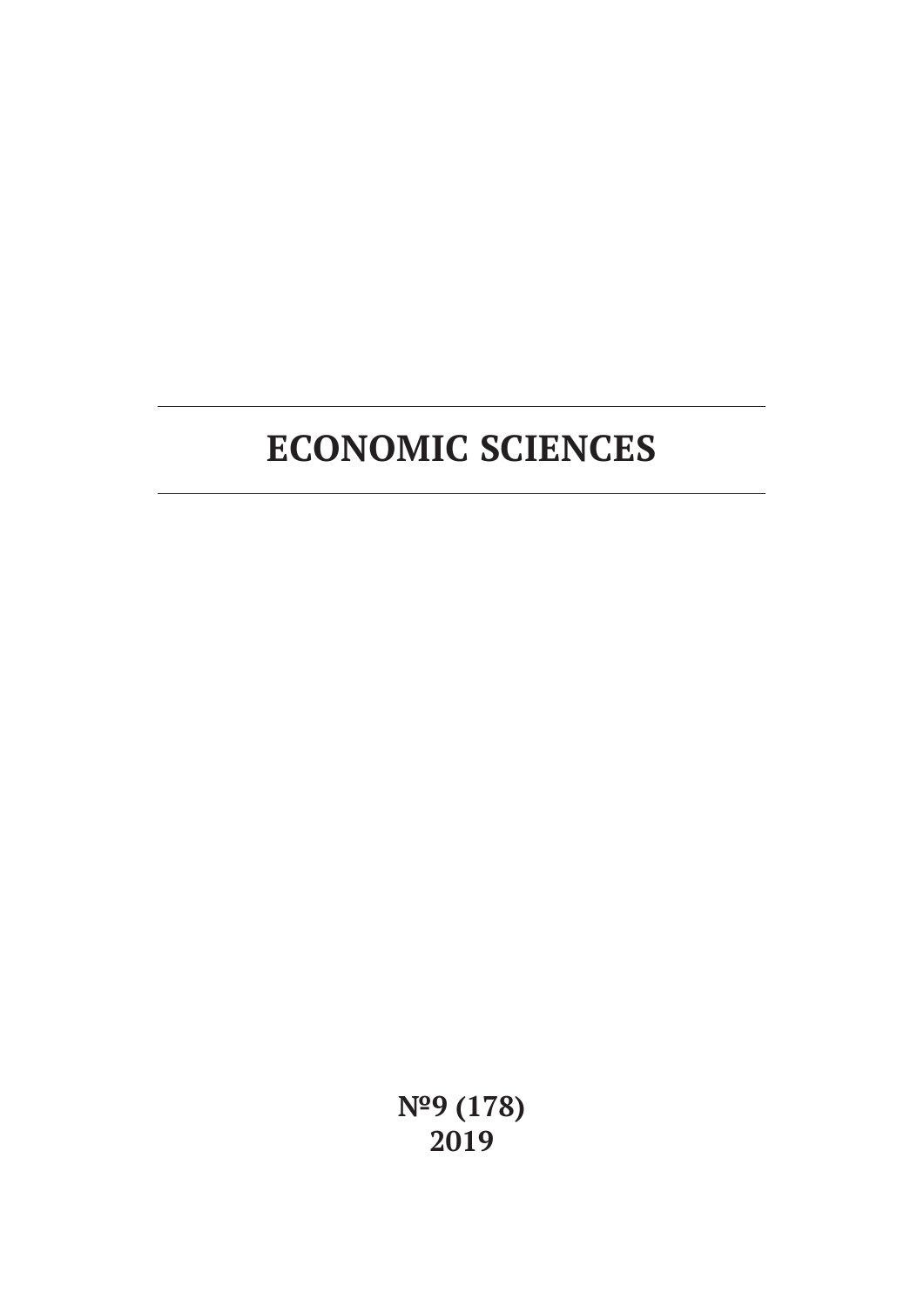#### **Editorial Council**

**V.V. Artiakov** — Doctor of Economics, Member of Russian Academy of Engineering

**R.S. Grinberg** — Doctor of Economics, Professor, Institute of Economy of Russian Academy of Sciences,

**A.G. Griaznova** — Doctor of Economics, Professor, President of Financial University under the Government of the Russian Federation

**A.G. Zeldner** — Doctor of Economics, Professor, Institute of Economy of Russian Academy of Sciences

**V.V. Ivanter** — Doctor of Economics, Professor, Director of Institute of Economic Forecasting of Russian Academy of Sciences

**N.G. Kuznetsov** — Doctor of Economics, Professor, Rostov State University of Economics

**V.N. Ovchinnikov** — Doctor of Economics, Professor, Southern Federal University

**A.L. Porokhovski** — Doctor of Economics, Professor, Moscow State University named after M.V. Lomonosov

**S.N. Silvestrov** — Doctor of Economics, Professor, Financial University under the Government of the Russian Federation

**A.N. Shokhin** — Doctor of Economics, Professor

**M.A. Eskindarov** — Doctor of Economics, Professor, Rector of Financial University under the Government of the Russian Federation

The journal is included in the list of the Higher Accreditation Committee of The Ministry of Education and Science of Russia of the leading scientific journals and publications issued in the Russian Federation, where the main scientific results of the scientific theses for the degrees of Doctor and Candidate of Science can be found

Founder: LLC "Economic Sciences" Address: 125057, Moscow, Chapaevskii per., 3-775 E-mail: info@ecsn.ru WWW: http://ecsn.ru

The Certificate of registration of mass media: ПИ № ФС77–21147 from 28.06.2005

Subscription index 20387 (Agency "Rospechat")

ISSN 2072–0858

Issue date 30.09.2019 Format 60х84/8 Printed signatures 20.81 500 copies Printed by "24 Print" Ltd

#### **Editorial Board**

**V.A. Meshcherov** — Doctor of Economics, Professor, Chief Editor of the Journal «Economic Sciences»

**F.F. Sterlikov** — Doctor of Economics, Professor, Moscow State University of Technologies and Management named after K.G. Razumovskiy

**A.G. Zeldner** — Doctor of Economics, Professor, Institute of Economy of Russian Academy of Sciences

**E.V. Zarova** — Doctor of Economics, Professor, Plekhanov Russian University of Economics

**A.E. Karlik** — Doctor of Economics, Professor, St.-Petersburg State University of Economy and Finance

**N.G. Kuznetsov** — Doctor of Economics, Professor, Rostov State University of Economics

**V.N. Ovchinnikov** — Doctor of Economics, Professor, Southern Federal University

**S.N. Silvestrov** — Doctor of Economics, Professor, Financial University under the Government of the Russian Federation

**K.N. Korischenko** — Doctor of Economics, Professor, Russian Presidential Academy of National Economy and Public Administration

**A.A. Bakulina** — Doctor of Economics, Professor, Financial University under the Government of the Russian Federation

**V.A. Savinova** — Doctor of Economics, Professor, Samara State University of Economics

**E.N. Valiyeva** — Doctor of Economics, Professor, Samara State University of Economics

**G.D. Fainshtein** — PhD in Economics, Tallinn University of Technology

**V.A. Piskunov** — Doctor of Economics, Professor, Samara State University of Economics

**A.M. Petrov** — Doctor of Economics, Professor, Financial University under the Government of the Russian Federation

**P.V. Pavlov** — Doctor of Economics, Associate Professor, Southern Federal University

**O.A. Khokhlova** — Doctor of Economics, Professor, East-Siberian University of Technology and Management

#### **Chief Editor:**

**V.A. Meshcherov** — Doctor of Economics, Professor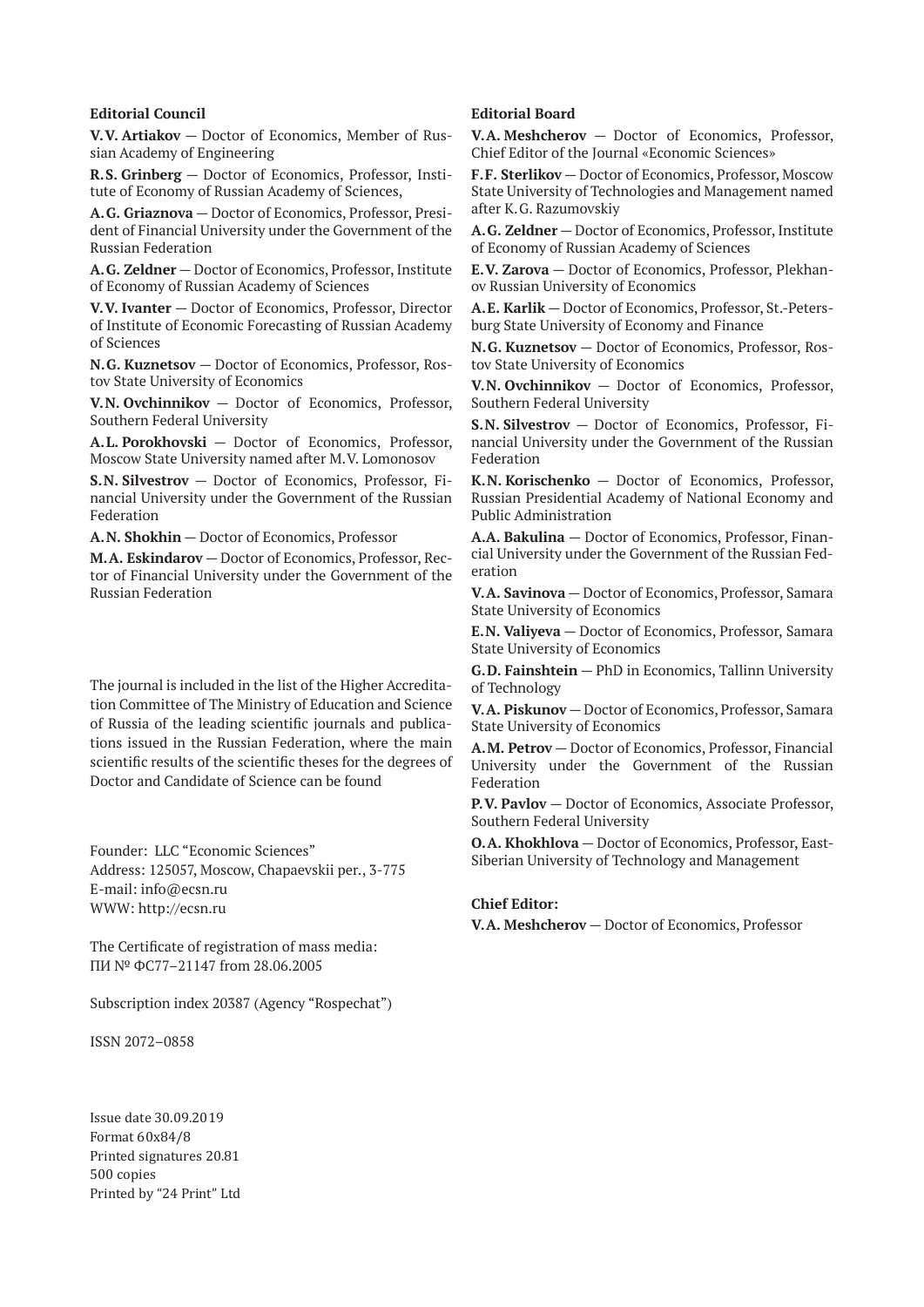## **CONTENTS**

## **ECONOMIC THEORY**

| Bryzatyy D.R., Pronin P.V., Mozhora M.A., Zaitseva A.A., Rodionenko E.V., Korotkova S.A.<br>Analysis and economic feasibility of using innovative wooden construction technologies  165 |  |
|-----------------------------------------------------------------------------------------------------------------------------------------------------------------------------------------|--|
| Bryzatyy D.R., Pronin P.V., Mozhora M.A., Zaitseva A.A., Rodionenko E.V., Korotkova S.A.                                                                                                |  |
| Vishnever V.Y., Kuskov V.M., Nedorezova E.S. Trends and prospects for the development                                                                                                   |  |
| <b>Gerasimova S.V.</b> The concept of human capital in the development of competitiveness                                                                                               |  |
| <b>Zhavoronok A.V., Yusubova Z.A.</b> Structural-cyclic approach in the methodology                                                                                                     |  |
| Mikhailov A.M., Petrov N.A. Theoretical and methodological approach to the study<br>of the nature of institutional changes and their impact on economic dynamics 168                    |  |
| <b>Pirogov V.J., Popova E.I.</b> The impact of electronic money on the monetary system  168                                                                                             |  |

## **ECONOMICS AND MANAGEMENT OF NATIONAL ECONOMY**

| Aleksandrov I.N., Rasskazova O.A., Burmistrov A.N., Siniavina M.P. Evaluation of the<br>effectiveness of personnel activities based on the assessment of changes in the human capital |
|---------------------------------------------------------------------------------------------------------------------------------------------------------------------------------------|
|                                                                                                                                                                                       |
| <b>Sotnikov D.O.</b> Evaluation of the economic security factor role in the construction industry                                                                                     |
| Razumova J.V., Levina E.P. Decomposition of instruments of customs and tariff regulation<br>when importing goods of information and communication infrastructure  170                 |
| Tolstikhina E.D., Arable L.A., Zenkova J.V., Andronova A.E., Guro D.T., Mironova A.L.                                                                                                 |
| Andryuschenko S.A., Vasilchenko M.Y., Trifonova E.N. Economic mechanisms<br>of increasing efficiency of use of production capacity of dairy cattle and processing industry,           |
| Zvyagintsev P.S. State property management as a factor of influence on innovational                                                                                                   |
| Zeldner A.G. Special investment contract in managing the attraction of private investment                                                                                             |
| Savinova V.A., Poteshkina V.V. Assessment of the development of housing mortgage                                                                                                      |
| Sadykova L.G. The current state and development trends of the agricultural sector                                                                                                     |
| Shabanova M.M., Shabanov R.M., Dusilaeva K.M. Ways to improve the development                                                                                                         |
| Vakhrusheva N.A., Altynbaeva L.E. Methods of analysis of enterprise financing sources  174                                                                                            |
| Danelyan T.Y., Epikhin M.N., Schukin A.D. Possible ideas about code classes and coding                                                                                                |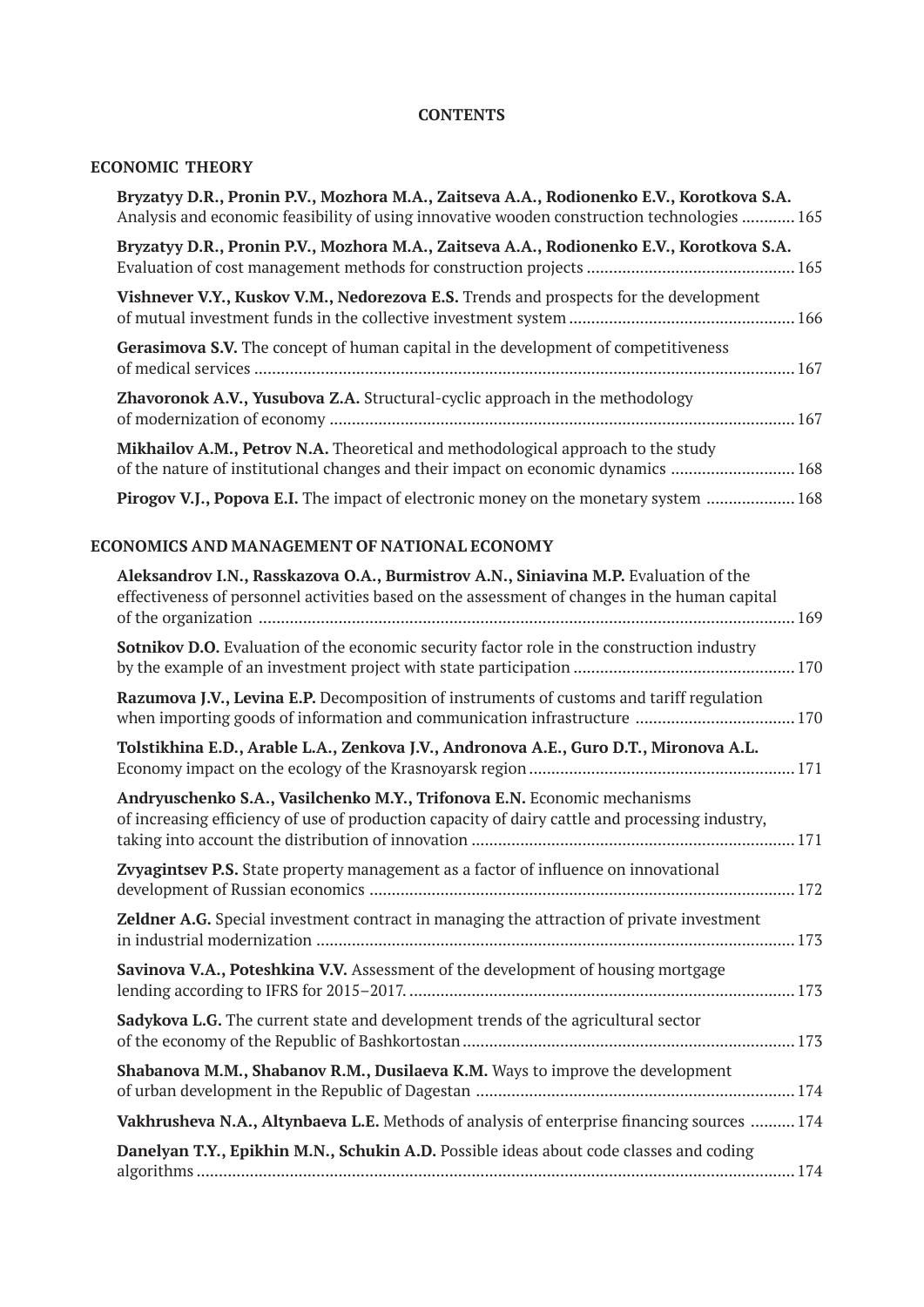| Lyutyagin D.V., Sorokina V.V. Classification and testing of indicators to improve        |  |
|------------------------------------------------------------------------------------------|--|
| the methodology for assessing the sustainable development of coal mining enterprises 175 |  |
|                                                                                          |  |

## **FINANCE, MONEY CIRCULATION AND CREDIT**

| Zimin V.V. Methodology for assessing the effectiveness and effectiveness of synergies |
|---------------------------------------------------------------------------------------|
|                                                                                       |

## **BOOK KEEPING, STATISTICS**

| <b>Bulyga R.P.</b> Identification of relevant principles of building an information system                                                                                                   |  |
|----------------------------------------------------------------------------------------------------------------------------------------------------------------------------------------------|--|
| Petrov A.M., Gizatullina O.M., Ushanov I.G. Analysis of the effectiveness of representative<br>offices of economic entities of the Russian Federation abroad in the implementation of export |  |
| <b>Petrov A.M., Lavrov D.A.</b> Some aspects of the development of accounting, analysis and audit                                                                                            |  |

## **WORLD ECONOMY**

|  | Gusarova S.A., Gusarov I.V. China: robotization and economic development  179 |  |
|--|-------------------------------------------------------------------------------|--|
|--|-------------------------------------------------------------------------------|--|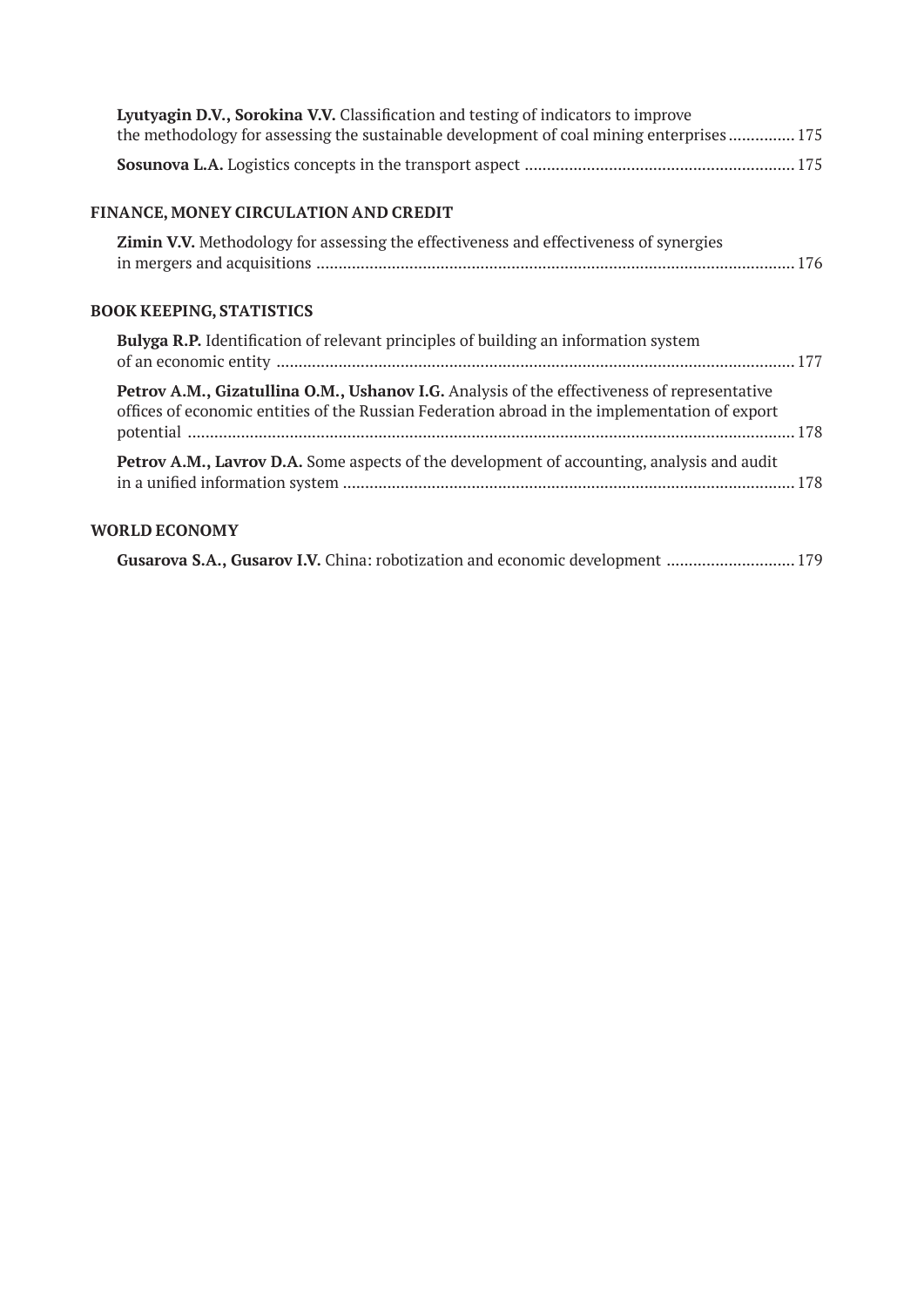# **ECONOMIC THEORY**

# **ANALYSIS AND ECONOMIC FEASIBILITY OF USING INNOVATIVE WOODEN CONSTRUCTION TECHNOLOGIES**

©© 2019 **Bryzatyy Daniil Rinatovich**

master's student of the department of building materials and construction technologies Siberian Federal University, Krasnoyarsk, Russia

> ©© 2019 **Pronin Pavel Viktorovich** student of the department of radio systems and control systems Siberian Federal University, Krasnoyarsk, Russia

©© 2019 **Mozhora Maria Alekseevna** student of the department of psychology and counseling Siberian Federal University, Krasnoyarsk, Russia

©© 2019 **Zaitseva Angelika Aleksandrovna** student of the department of industrial and civil engineering Siberian Federal University, Krasnoyarsk, Russia

©© 2019 **Rodionenko Evgenia Viktorovna** student of the department of industrial and civil engineering Siberian Federal University, Krasnoyarsk, Russia

©© 2019 **Korotkova Svetlana Andreevna** student of the department of examination and management of real estate Siberian Federal University, Krasnoyarsk, Russia

In Russia, the construction of wooden buildings begins to gain new momentum. The main problem of wooden housing construction is the shrinkage of the building. Innovative methods of erecting wooden buildings solve this problem. In this paper, modern technologies for the construction of wooden houses are considered, their advantages and disadvantages are analyzed, the optimal innovative technology for the construction of a wooden house in the climatic conditions of Russia is determined.

*Keywords: wood, construction technology, material characteristics, advantages, processing.*

# **EVALUATION OF COST MANAGEMENT METHODS FOR CONSTRUCTION PROJECTS**

©© 2019 **Bryzatyy Daniil Rinatovich**

master's student of the department of building materials and construction technologies Siberian Federal University, Krasnoyarsk, Russia

#### ©© 2019 **Pronin Pavel Viktorovich**

student of the department of radio systems and control systems Siberian Federal University, Krasnoyarsk, Russia

## ©© 2019 **Mozhora Maria Alekseevna**

student of the department of psychology and counseling Siberian Federal University, Krasnoyarsk, Russia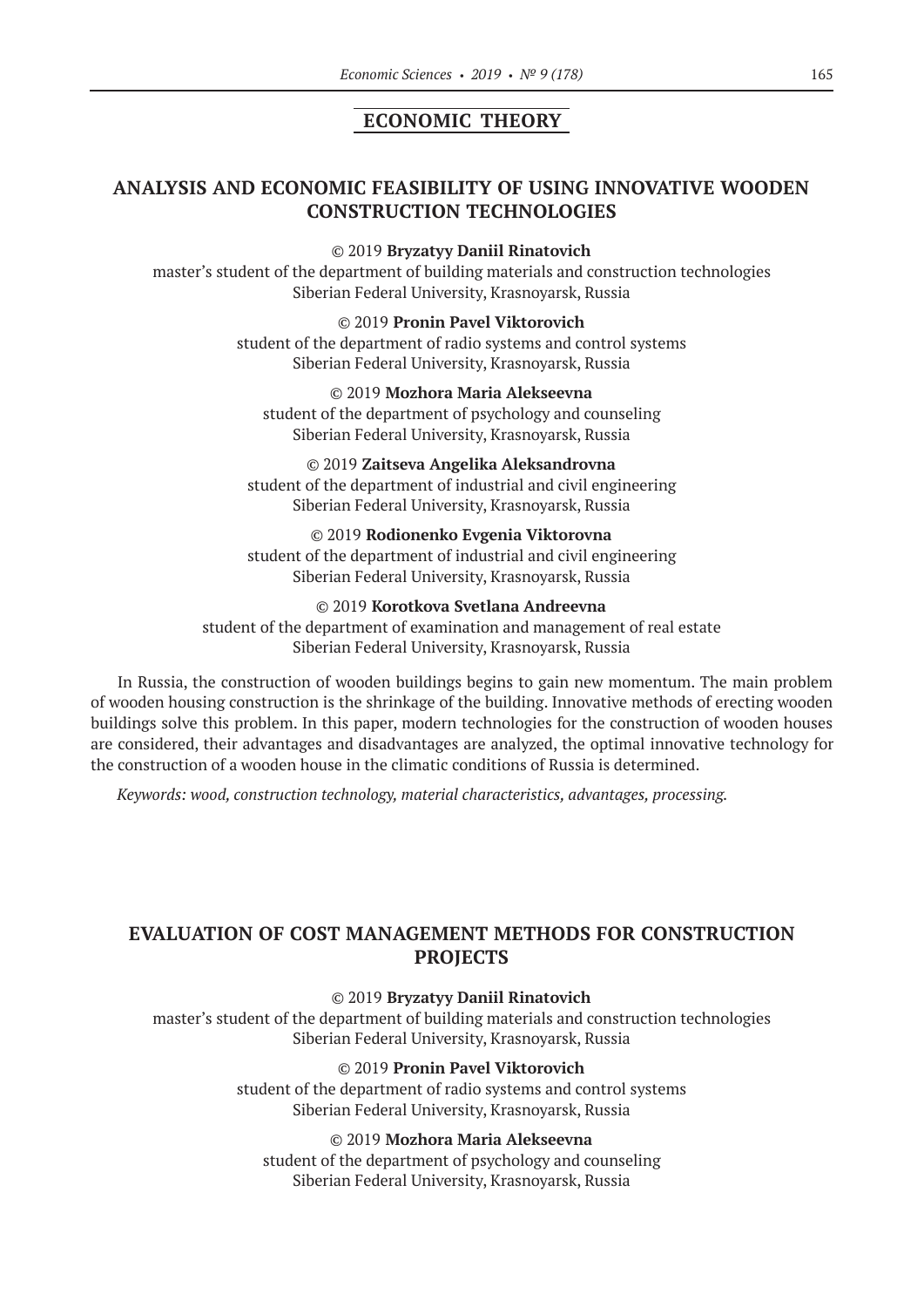©© 2019 **Zaitseva Angelika Aleksandrovna** student of the department of industrial and civil engineering Siberian Federal University, Krasnoyarsk, Russia

©© 2019 **Rodionenko Evgenia Viktorovna** student of the department of industrial and civil engineering Siberian Federal University, Krasnoyarsk, Russia

©© 2019 **Korotkova Svetlana Andreevna** student of the department of examination and management of real estate Siberian Federal University, Krasnoyarsk, Russia

Nowadays, in the construction industry there are a number of changes associated with innovative methods of project implementation. Project cost management is one of the main functions of project management. This article presents an analysis of innovative methods for managing the cost of construction projects based on digital technologies. The advantages and disadvantages of each method are presented, the prospects for the development of digital technologies in construction projects are analyzed.

*Keywords: construction, construction project, cost, management, digital technology, BIM, budget.*

## **TRENDS AND PROSPECTS FOR THE DEVELOPMENT OF MUTUAL INVESTMENT FUNDS IN THE COLLECTIVE INVESTMENT SYSTEM**

©© 2019 **Vishnever Vadim Yakovlevich**

Candidate of Economic Sciences, Associate Professor Samara State University of Economics, Samara, Russia

©© 2019 **Kuskov Vyacheslav Mikhailovich** Candidate of Economic Sciences, Associate Professor Samara State University of Economics, Samara, Russia

©© 2019 **Nedorezova Elena Sergeevna** Candidate of Economic Sciences, Associate Professor Samara State University of Economics, Samara, Russia

At present, mutual investment funds most effectively solve the problems of saving and capitalization of private investors in comparison with other collective investment institutions. Mutual funds can be considered the best institution for collective investment in order to generate income. The article substantiates that various conditions and factors influence the functioning and development of mutual funds. It has been revealed that the latest trends in the collective investment market in the Russian Federation are associated with changes in legislation: a change in the categories of funds, stricter regulation, which together makes the market more attractive to private investors. In the course of researching the market of mutual investment funds in Russia, such development problems are identified as low informational transparency about profitability and the risks of investing in funds; the insecurity of investing in mutual funds; low development of exchange-traded investment funds, as well as possible options for their solution.

*Keywords: mutual investment funds, a system of collective investment, profitability and risks of investing.*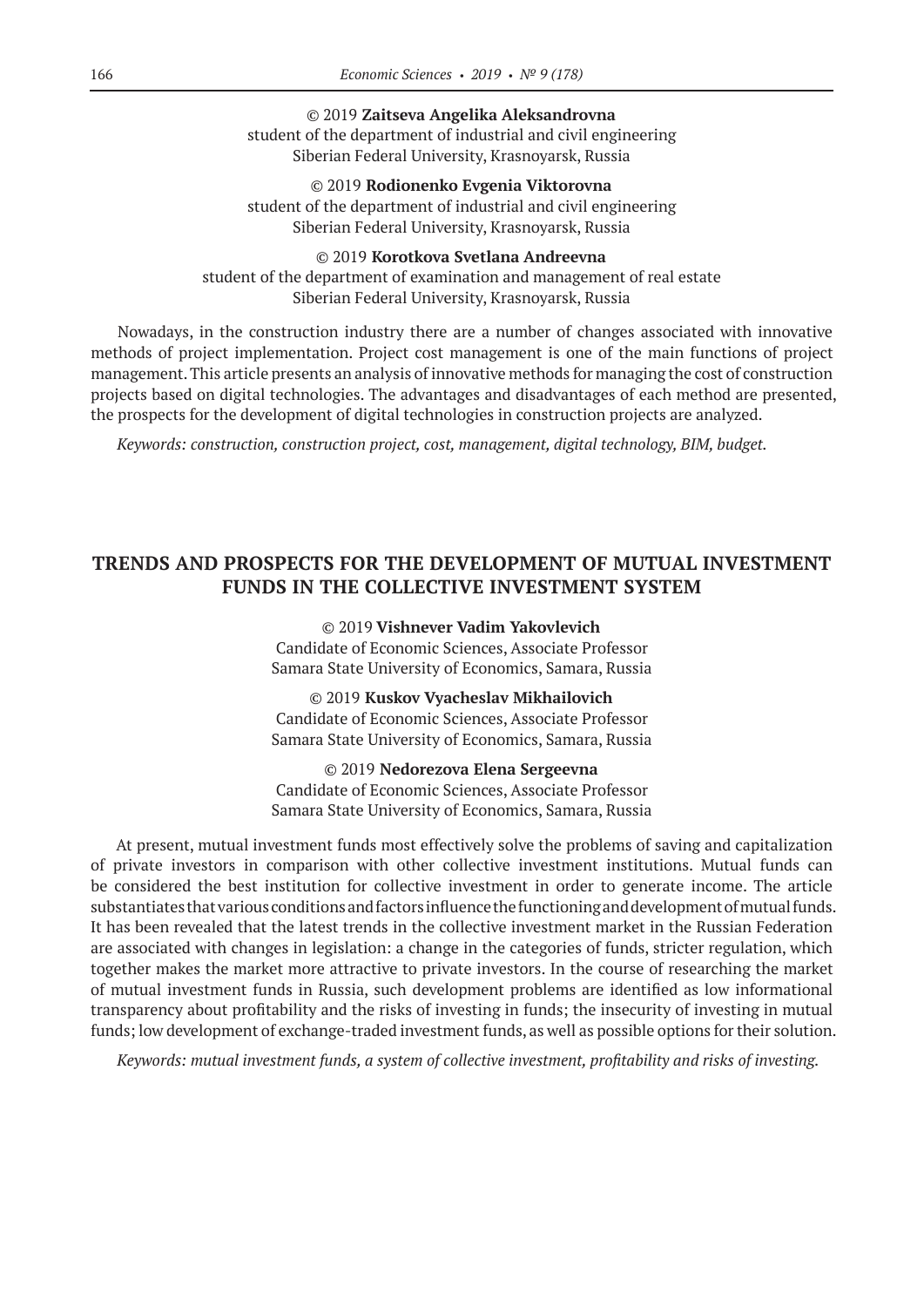## **THE CONCEPT OF HUMAN CAPITAL IN THE DEVELOPMENT OF COMPETITIVENESS OF MEDICAL SERVICES**

## ©© 2019 **Gerasimova Svetlana Vitalievna** PhD in Economics, Associate Professor Moscow State University of Medicine and Dentistry, Moscow, Russia E‑mail: lanapost@inbox.ru

The article considers an aggregated approach to the analysis of the development of competitiveness of medical services on the basis of the concept of human capital. The key characteristics of human capital development are the rate of use value of medical services and the rate of use value of human capital. The parametric model is adopted as a model of competitiveness of medical services. The optimization of investment in the coordinated development of the content of medical services and the development of human capital is considered. Illustrative examples demonstrating the effectiveness of the proposed aggregated models are given.

*Keywords: competitiveness, medical service, aggregated model, development, human capital, quality, rate of use value of medical services, rate of use value of human capital.*

#### **References**

- 1. *Gerasimova S.V.* Kachestvennoe prognozirovanie mikrotendencij razvitiya I konkurentnyh strategij na rynke uslug. // Ekonomicheskie nauki. 2016. № 12(145), S. 19–22. [High-quality forecasting of microtendencies of development and competitive strategy in the market of services. // Economic Sciences, 2016. № 12(145), p. 19–22].
- 2. *Guskova M.F., Sterlikov P.F., Sterlikov F.F.* Ekonomicheskaya zhizn ludej. // Ekonomicheskie nauki. 2017. № 2(147), S. 11–15. [People's economic life. // Economic Sciences, 2017. № 2(147), p. 11–15].
- 3. *Guskova M.F., Sterlikov P.F., Sterlikov F.F.* K voprosy otsenki biznesa. // Ekonomicheskie nauki N9 (142) 2016, S. 30–36. [To a question of business assessment //Economic Sciences, N9 (142), 2016].
- 4. Proekt razvitiay chelovecheskogo kapitala. Vsemirnij bank MBRR. URL: https: //www.vsemirnyjbank.org/ru/publication/human-capital. [Human capital development project. The world Bank IBRD. URL: https: //www.vsemirnyjbank.org/ru/publication/human-capital].

## **STRUCTURAL-CYCLIC APPROACH IN THE METHODOLOGY OF MODERNIZATION OF ECONOMY**

©© 2019 **Zhavoronok Anastasiya Valerevna** Postgraduate, School of Core Engineering Education National Research Tomsk Polytechnic University, Russia, Tomsk E‑mail: zhavoronok@tpu.ru

©© 2019 **Yusubova Zuliya Alievna**

Postgraduate, School of Core Engineering Education National Research Tomsk Polytechnic University, Russia, Tomsk

The article gives an attempt to combine two significant macroeconomic problems into one methodological certainty: the structural instability of the economy and its cyclical dynamics, which, according to the author, lead to a decrease in the rate of economic growth and to the technological lag of Russia from developed countries. The evolution of views on the role of structural disequilibrium in the cyclical nature of macroeconomic dynamics is considered. The author's approach is disclosed, which allows through the use of endogenous mechanisms to switch to a qualitative transformation of the system and level the impact of the economic cycle on modernization processes in the structure of the economy. A tool for measuring readiness for the transition to a new phase of the cycle is an index of technological identity of the industry structure.

*Keywords: structural shift, economic cycle, structural-cyclic approach, structural instability, cyclic instability*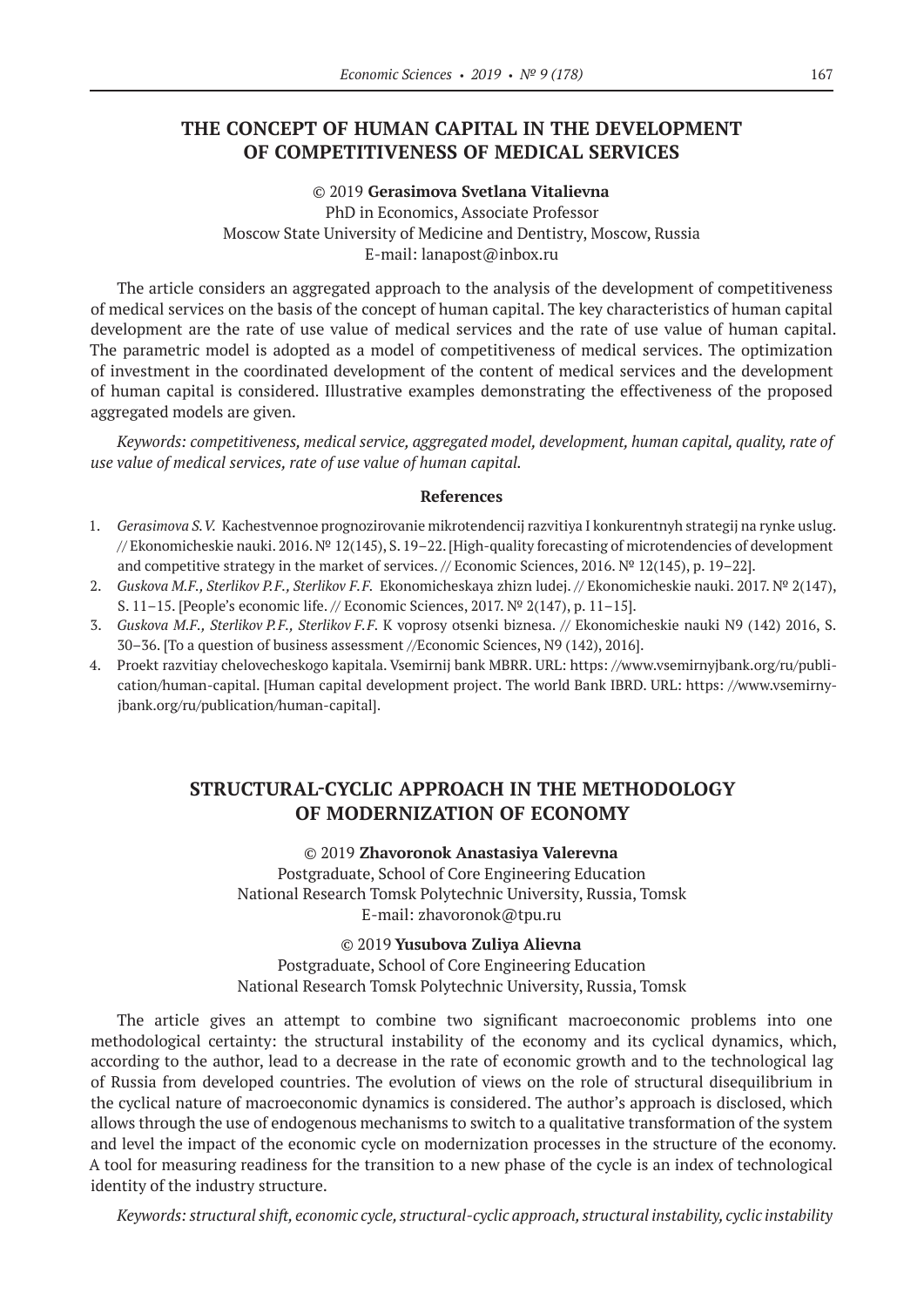# **THEORETICAL AND METHODOLOGICAL APPROACH TO THE STUDY OF THE NATURE OF INSTITUTIONAL CHANGES AND THEIR IMPACT ON ECONOMIC DYNAMICS**

#### ©© 2019 **Mikhailov Alexander Mikhailovich**

Doctor of Economics, Professor, Department of Economic Theory Samara State University of Economics (SSEU), Samara, Russia E‑mail: 2427994@mail.ru

#### ©© 2019 **Petrov Nikita Anatolyevich**

Ph.D., Associate Professor, Department of Economic Theory Samara State University of Economics (SSEU), Samara, Russia E‑mail: petrovnikitamail@yandex.ru

The current economic situation is less and less amenable to research using traditional approaches to the analysis of the dynamics of macroeconomic indicators. Institutional factors and changes causing their instability have a significant impact on the relationship of market counterparties with each other, which determine a specific phase of the economic cycle.

*Keywords: institutional changes, economic cycle, phase of the cycle, institutional indicators, system disturbances, financial shocks, institution, transaction costs.*

## **THE IMPACT OF ELECTRONIC MONEY ON THE MONETARY SYSTEM**

©© 2019 **Pirogov Vladislav Jurievich**

Candidate of Physical and Mathematical Sciences, Associate Professor of the Department of Programming and Automation of Business Processes Shadrinsk State Pedagogical University, Shadrinsk, Russia E‑mail: vladislav‑133@yandex.ru

©© 2019 **Popova Ekaterina Igorevna**

Candidate of Economic Sciences, Associate Professor of the Department of Programming and Automation of Business Processes Shadrinsk State Pedagogical University, Shadrinsk, Russia E‑mail: 978073@mail.ru

This article discusses the impact of electronic money on money circulation in the modern information economy. The positions of economists on the impact of electronic money on the velocity of money and on the money supply are analyzed.

*Keywords: electronic money, electronic payment systems, money circulation, money velocity, money supply, money system, cryptocurrency.*

- 1. *Gorshkov A.V. Popova E.I.* Transformacionnye izmeneniya sfery denezhnogo obrashcheniya s perekhodom k informacionnoj ekonomike / A.V. Gorshkov, E.I. Popova // Vestnik CHelyabinskogo gosudarstvennogo universiteta. Ekonomika — CHelyabinsk.— 2018 —№ 7(417).— S. 49–55.
- 2. *Zhukov, E.F*. Obshchaya teoriya deneg i kredita [Tekst]: uchebnik / E.F. ZHukov [i dr.].— 2-e izd., pererab. i dop.— M.: YUNITI, 2002.— 423 s. 46
- 3. *Kochergin, D.A*. Elektronnye den'gi [Tekst] / D.A. Kochergin.— M.: Market DS, CIPSiR, 2009.— 490 s.
- 4. *Krasnoperov, S.V*. Izmenenie granic denezhnogo obrashcheniya -indikator deficita deneg v ekonomike Rossii [Tekst] / S.V. Krasnoperov // Finansy i kredit.— 2000.— № 7.— S. 76–81.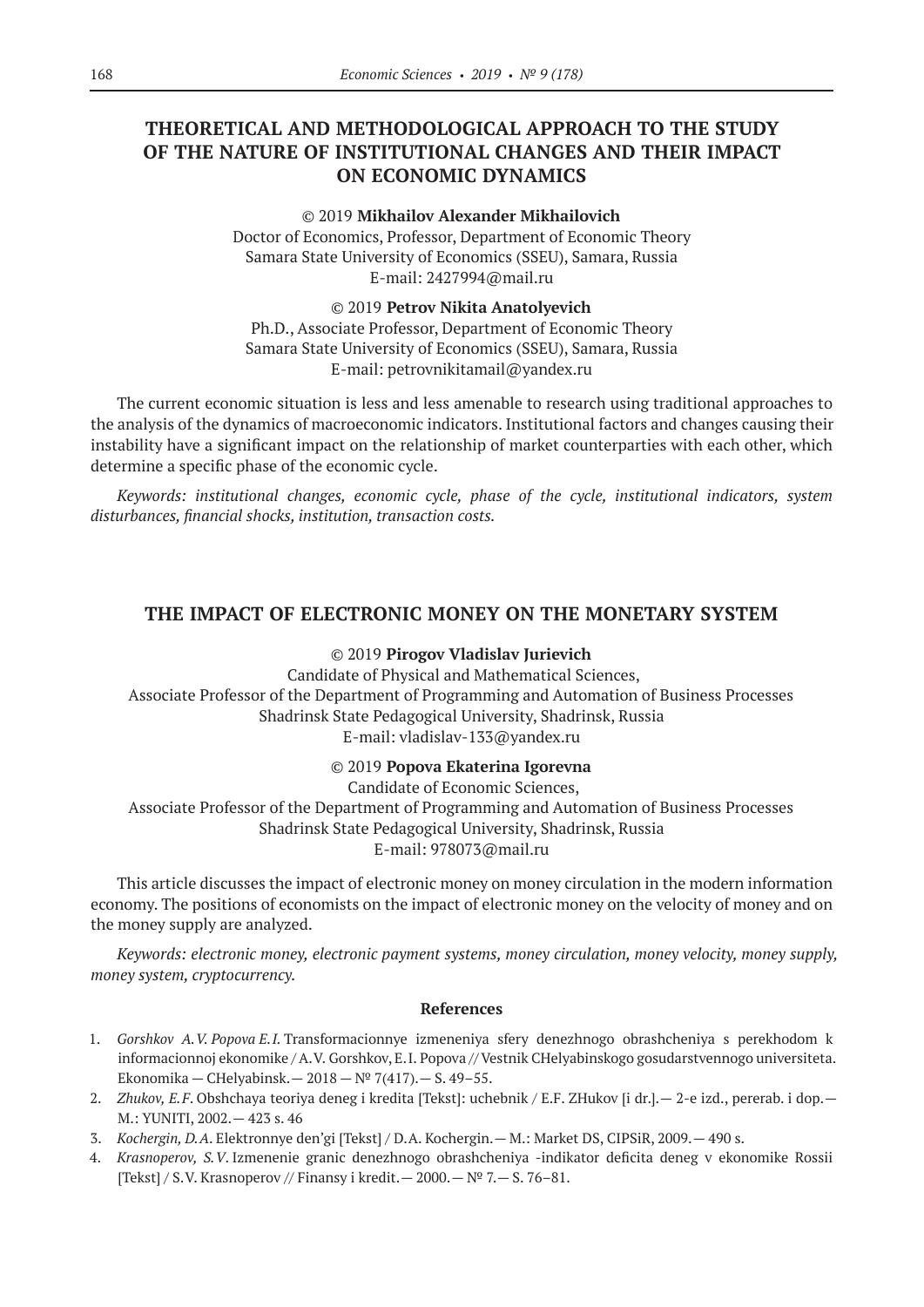- 5. *Krylova, O.V*. Osobennosti platezhnyh sistem na osnove plastikovyh kartochek [Tekst] / O.V. Krylova // Bankovskie tekhnologii.— 2004.— № 12.— S. 53–55.
- 6. *Naumovskij, L.* Perspektivy razvitiya sistemy elektronnyh kartochnyh platezhej [Tekst] / L. Naumovskij.— M.: CEMEA-MemCom, 2005.— 113 s.
- 7. *Berentsen A*/ Digital money, liguidity and monetary policy // Ferst Monday.— 1997.— vol.2.— number 7.

## **ECONOMICS AND MANAGEMENT OF NATIONAL ECONOMY**

# **EVALUATION OF THE EFFECTIVENESS OF PERSONNEL ACTIVITIES BASED ON THE ASSESSMENT OF CHANGES IN THE HUMAN CAPITAL OF THE ORGANIZATION**

©© 2019 **Aleksandrov Igor Nikolaevich** PhD (Econ), associate professor Peter the Great St. Petersburg Polytechnic University, St. Petersburg, Russia

©© 2019 **Rasskazova Olga Anatolyevna**

PhD (Econ), associate professor Peter the Great St. Petersburg Polytechnic University, St. Petersburg, Russia

> ©© 2019 **Burmistrov Andrei Nikolaevich** PhD (Econ), associate professor

Peter the Great St. Petersburg Polytechnic University, St. Petersburg, Russia

©© 2019 **Siniavina Maria Pavlovna**

senior lecturer Peter the Great St. Petersburg Polytechnic University, St. Petersburg, Russia

The article is aimed at improving the effectiveness of the evaluation of personnel measures. The paper reveals the problems of analyzing the economic and social effectiveness of projects implemented in the company. A method is proposed for assessing changes in the human capital of an organization based on an assessment of the increment in the overall potential of a company as a result of personnel events. Using the proposed method also allows you to evaluate intellectual capital for a wide range of companies.

*Keywords: personnel events, social efficiency, company potential, intellectual capital, human capital, structural capital, client capital, strategic management.*

- 1. *Alexandrov I.N.* Otsenka intellektual'nogo kapitala cherez prizmu ekonomicheskogo potentsiala organizatsii [Assessment of intellectual capital through the prism of the economic potential of the organization] / / Problemy sovremennoy ekonomiki, № 32016.
- 2. *Alexandrov I.N. Fedorova M. Yu.* Otsenka integratsionnykh sdelok v turisticheskoy otrasli v interesakh razvitiya regional'noy ekonomiki [Assessment of integration transactions in the tourism industry in the interests of regional economy development] // Problemy sovremennoy ekonomiki № 42018.
- 3. *Kozyrev A.N.* Ekonomika intellektual'nogo kapitala [Economics of intellectual capital] // Nauchnyye doklady № 7–2006. SPb.: NII menedzhmenta SPbGU, 2006.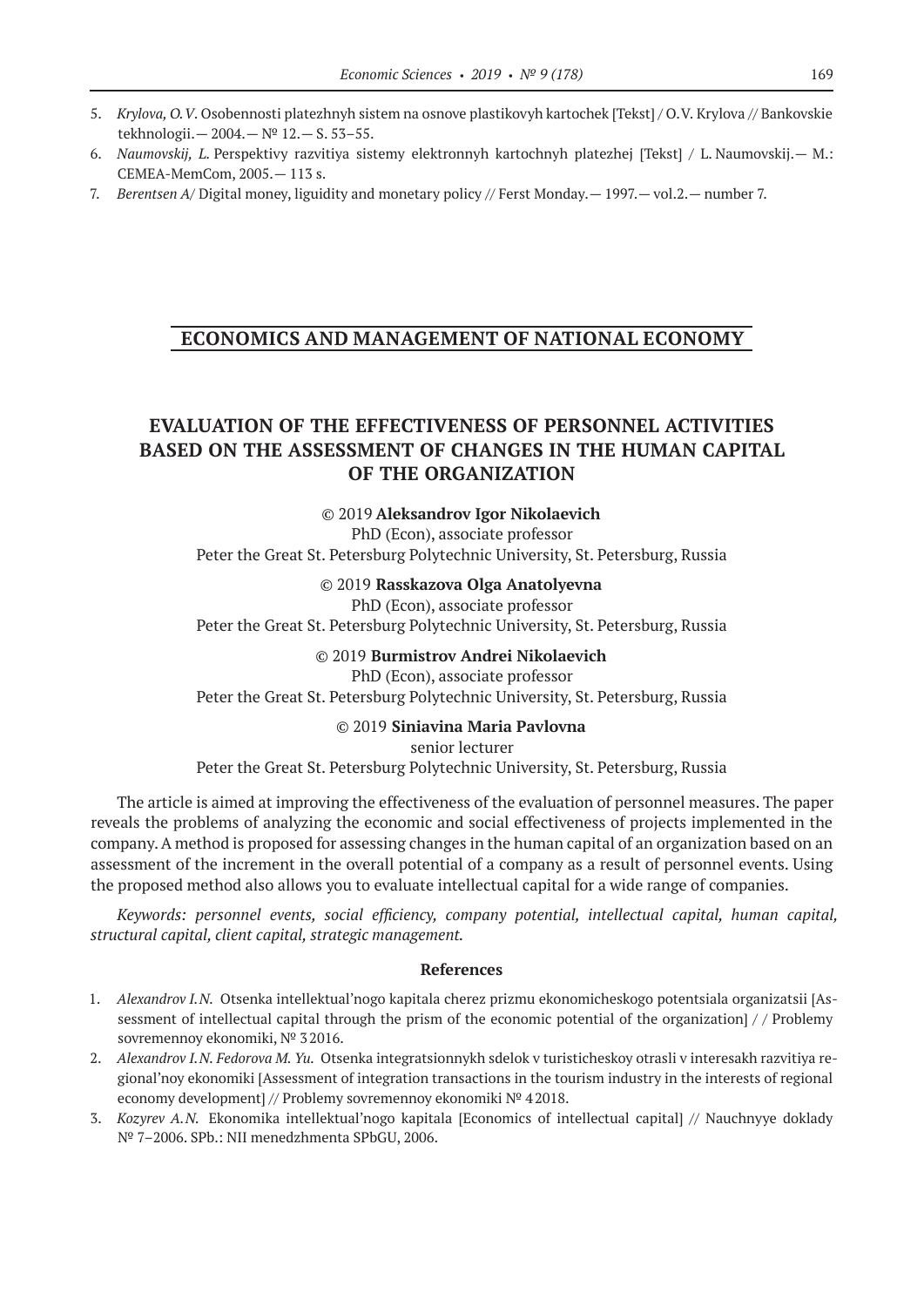- 4. *Moskvina, O.V.* Otsenka ekonomicheskoy i sotsial'noy effektivnosti meropriyatiy po sovershenstvovaniyu sistemy upravleniya personalom [Assessment of economic and social efficiency of measures to improve the personnel management system] /SibAGS.— Novosibirsk: Izdatel'stvovo SibAGS, 2011.
- 5. *Feshenko V.V.* Kognitivnyy menedzhment i kognitivnoye modelirovaniye: printsipy, metody, funktsii [Cognitive management and cognitive modeling: principles, methods, functions] / / Ekonomika. Sotsiologiya. Pravo.—2018.  $-N^2$  2.

# **EVALUATION OF THE ECONOMIC SECURITY FACTOR ROLE IN THE CONSTRUCTION INDUSTRY BY THE EXAMPLE OF AN INVESTMENT PROJECT WITH STATE PARTICIPATION**

## ©© 2019 **Sotnikov Dmitry Olegovich**

2nd year postgraduate student Russian Presidential Academy of National Economy and Public Administration (RANEPA), Moscow, Russia E‑mail: do.sotnikov@yahoo.com

Nowadays the tools of economic security in the business environment are increasingly being used when making managerial decisions, building business plans, developing programs and project portfolios, both at the operational and strategic level of planning. One of the important components in the analysis of economic security is the financial analysis of the projects. This work is devoted to assessing the role of the economic security factor in the construction sector.

*Keywords: economic security, project management, construction, government participation, financial analysis*

# **DECOMPOSITION OF INSTRUMENTS OF CUSTOMS AND TARIFF REGULATION WHEN IMPORTING GOODS OF INFORMATION AND COMMUNICATION INFRASTRUCTURE**

## ©© 2019 **Razumova Julia Viktorovna**

Doctor of Economics, Associate Professor, Professor of the Department of Economics and Management Vladivostok State University of Economics and Service, Vladivostok, Russia E‑mail: Yuliya.Razumova@vvsu.ru, ORCID ID0000–0003–1954–9979, SPIN2657–6089

#### ©© 2019 **Levina Evgeniya Pavlovna**

Chief Specialist in Public Procurement Vladivostok branch of the Russian Customs Academy, Vladivostok, Russia E‑mail: zhenechka-levina@mail.ru, ORCID ID0000–0002–2704–260, SPIN7400–7054

The issues of the use of customs and tariff tools for the import of goods of information and communication infrastructure into the customs territory of the Eurasian Economic Union are considered. Using a systematic approach to the analysis and evaluation of customs and tariff tools, the features of its application in the import of goods of information and communication technologies are revealed. Based on the study of the regulatory framework, decomposition of the tools of the customs and tariff tools for the import of goods of information and communication infrastructure was carried out, which led to the conclusion that it was necessary to apply separate measures of customs and tariff regulation to support domestic production of goods of information and communication infrastructure.

*Keywords: Eurasian Economic Union, tariff concessions, tariff quotas, customs duties, information and communication infrastructure goods.*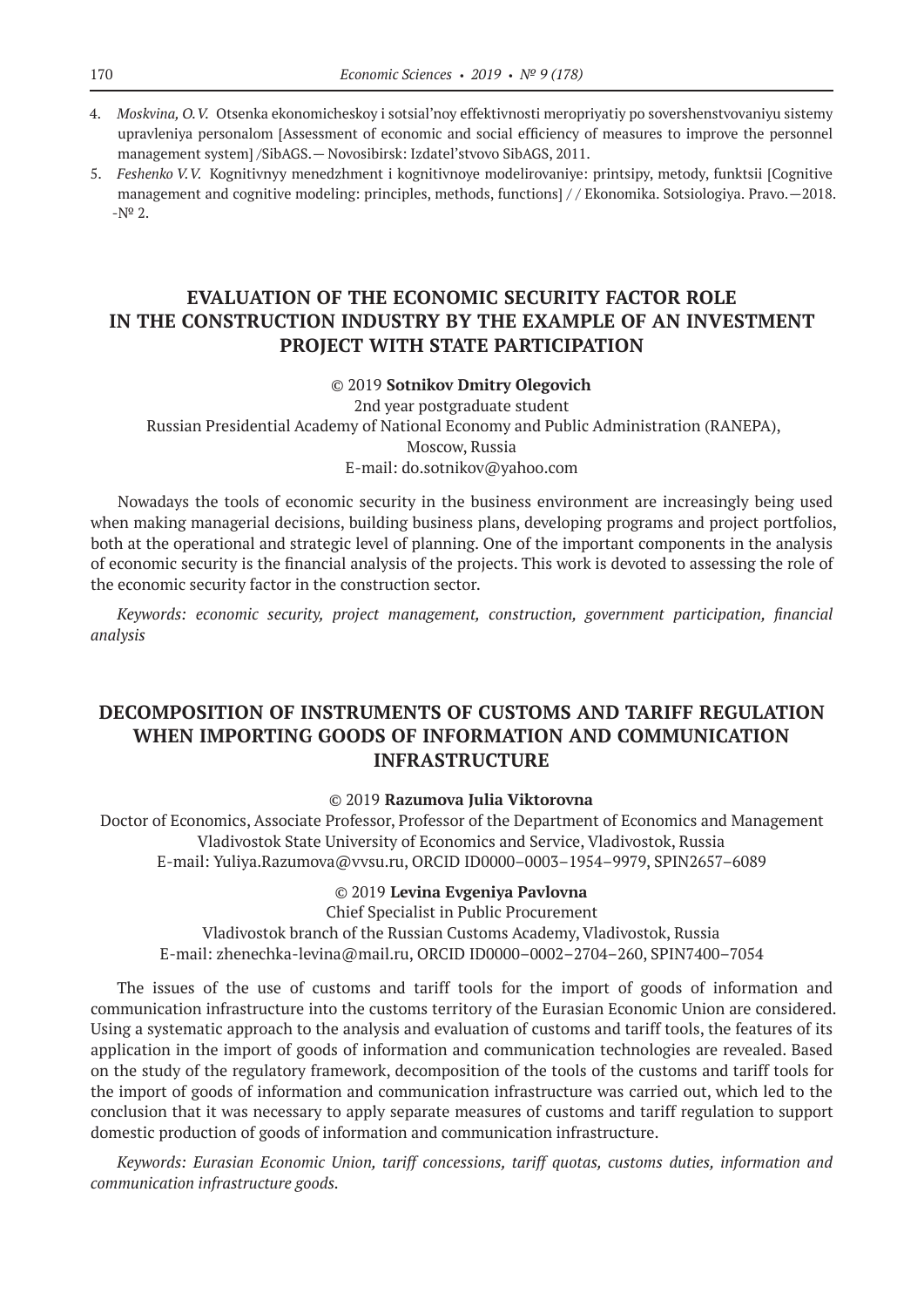## **ECONOMY IMPACT ON THE ECOLOGY OF THE KRASNOYARSK REGION**

©© 2019 **Tolstikhina Ekaterina Dmitrievna** master's student of the department of building materials and construction technologies Siberian Federal University, Krasnoyarsk, Russia E‑mail: tolstihina1006@yandex.ru

> ©© 2019 **Arable Larisa Aleksandrovna** student of the department of industrial and civil engineering Siberian Federal University, Krasnoyarsk, Russia E‑mail: arabli838@mail.ru

> ©© 2019 **Zenkova Juliana Vladimirovna** student of the department of industrial and civil engineering Siberian Federal University, Krasnoyarsk, Russia E-mail: ulya.zenulya99@gmail.com

©© 2019 **Andronova Arina Evgenyevna** student of the department of engineering systems of buildings and structures Siberian Federal University, Krasnoyarsk, Russia E‑mail: vip.andronova2000@mail.ru

©© 2019 **Guro Daria Timurovna** student of the department of examination and management of real estate Siberian Federal University, Krasnoyarsk, Russia E-mail: gdt2180@gmail.com

©© 2019 **Mironova Alexandra Leonidovna** student of the department of experimental physics and innovative technologies Siberian Federal University, Krasnoyarsk, Russia E‑mail: sasha235787@gmail.com

The issue of ecology is one of the most important in the modern world. For Krasnoyarsk region the problem of «black sky» remains unsolved for a long time. The state of the environment is deteriorating due to emissions of enterprises and exhaust gases of vehicles. The purpose of this article is to analyze the impact of the economy on the ecology of the Krasnoyarsk region. Queries are raised about the polluters of the region's ecology, its influence on the human health and ways to solve it with the help of economic structures.

*Keywords: Krasnoyarsk Region; local ecology; factory exausted fumes; air pollution; people health; offshore*

# **ECONOMIC MECHANISMS OF INCREASING EFFICIENCY OF USE OF PRODUCTION CAPACITY OF DAIRY CATTLE AND PROCESSING INDUSTRY, TAKING INTO ACCOUNT THE DISTRIBUTION OF INNOVATION**

### ©© 2019 **Andryuschenko Sergey Anatolyevich**

Doctor of Economics, Professor Institute of Agrarian Problems of Russian Academy of Science, Saratov, Russia E-mail: andrapk@yandex.ru

©© 2019 **Vasilchenko Мarianna Yakovlevna**

Сandidate of Economic Sciences, Senior Researcher Institute of Agrarian Problems of Russian Academy of Science, Saratov, Russia E‑mail: mari.vasil4enko@yandex.ru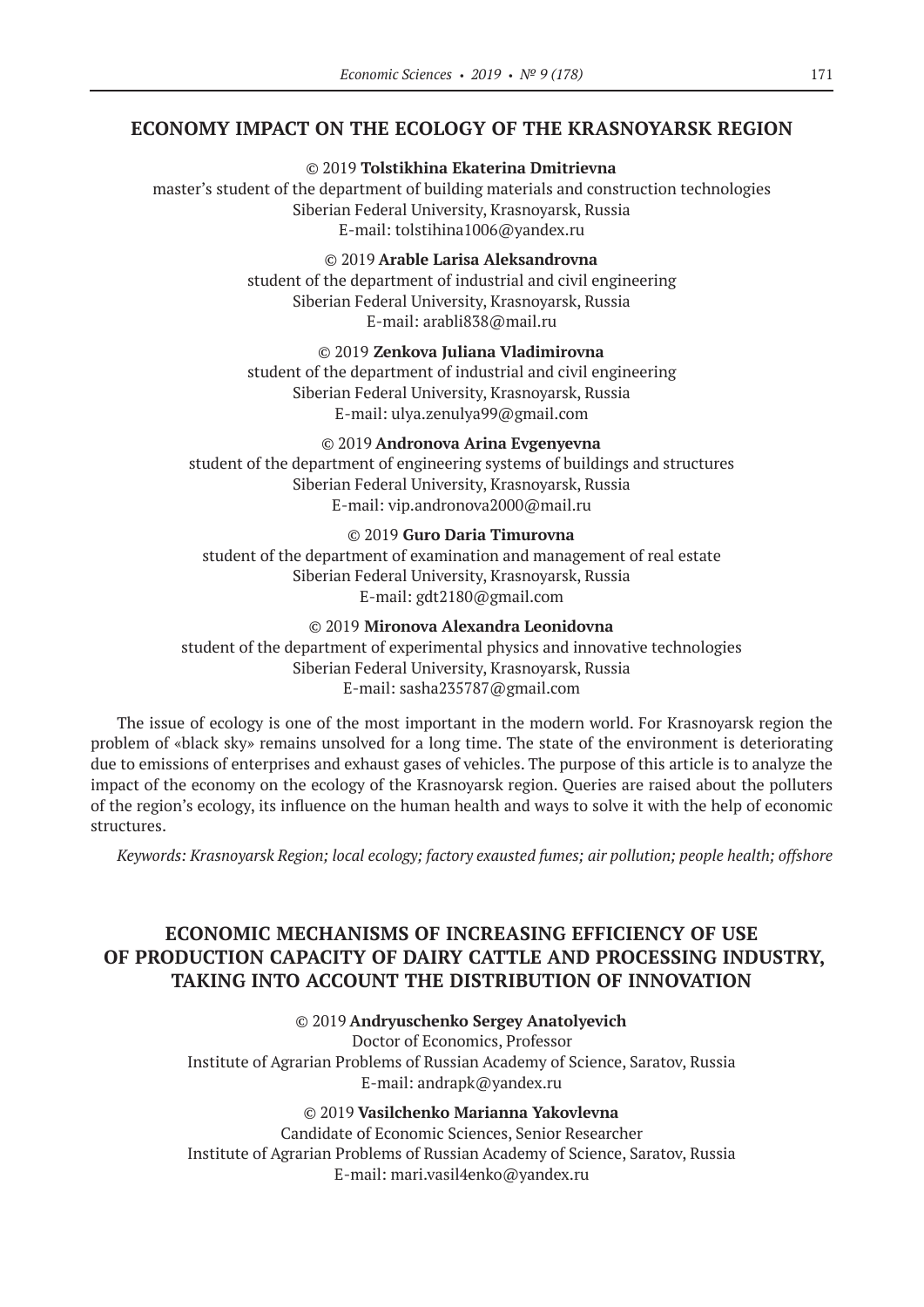#### ©© 2019 **Trifonova Elena Nikolaevna**

## Сandidate of Economic Sciences, Senior Researcher Institute of Agrarian Problems of Russian Academy of Science, Saratov, Russia Е‑mail: trif-elena@yandex.ru

The economic mechanisms of increasing the efficiency of using the production potential of milk production and processing are considered. The effect of individual state support instruments on the distribution of innovations in dairy cattle breeding was revealed for groups of regions that differ in the technological level of milk production and the possibilities of creating added value in the dairy product chain. The effect of innovative support on the innovative potential of milk production and processing has been investigated.

*Keywords: agro-industrial complex, innovation process, cluster analysis, dairy subcomplex, economic mechanisms*

#### **References**

- 1. *Ushachev I.G., Kolesnikov A.V., Chekalin V.S.* The development of innovations is the most important component of the agrarian policy of Russia // AIC: Economics, Management. 2019. No. 5. P. 22–31.
- 2. *Potapov A.P.*  The economic mechanism for increasing the efficiency of the resource potential of agricultural production // Regional Agrosystems: Economics and Sociology. Electronic edition. Yearbook IAIP RAS. 2019. No. 2. URL: http://iagpran.ru/journal.php?tid=743.
- 3. *Andryuschenko S. A., Vasilchenko M. Ya., Trifonova E.N.*  Factors of increasing the efficiency of the production potential of dairy cattle breeding and the dairy industry of Russia // Agrarian scientific journal. 2018. No. 5. P. 59-66.
- 4. Interregional and international trade / by Bertil Ohlin.— Cambridge: Harvard University Press, 1933.— XVII, 617 p.
- 5. Dairy industry 2018–2019: [Handbook] / comp. A. Belov, M.E. Rebit, E.A. Moskovskovo, Etc. Newton [and others] — Moscow: national Union of milk producers, 2018. 388 p. [Electronic resource]. URL: http://milknews.ru/ img/molochnaya\_otrasl\_2018–2019.pdf- (date of access: 26.02.2019).
- 6. *Surovtsev V.* Formation of the "milk belt" as a factor in the realization of the export potential of the Russian agricultural sector. URL: https://www.dairynews.ru/news/formirovanie-molochnogo-poyasa-kak-faktor-realizats. html.
- 7. *Tyu L., Chirkova I.* Improving the investment policy in agriculture in Siberia in modern conditions // AIC: Economics, Management. 2017. No. 11. C. 62–71.
- 8. *Vasilchenko M.Ya*. Distribution support tools innovation in the agricultural industries (on the example of dairy cattle) // Regional Agrosystems: Economics and Sociology. Electronic edition. Yearbook IAIP RAS. 2019. No. 3. URL: http://iagpran.ru/journal.php?tid=743.
- 9. *Trifonova E.N.* Improving the mechanism of state regulation of the agro-industrial complex, taking into account industry and regional development priorities // Scientific Review: theory and practice. Volume 9. Issue 3, 2019, p. 287–298.

# **STATE PROPERTY MANAGEMENT AS A FACTOR OF INFLUENCE ON INNOVATIONAL DEVELOPMENT OF RUSSIAN ECONOMICS**

## ©© 2019 **Zvyagintsev Petr Semenovich**

Candidate of Economics, leading researcher The Institute of Economics at the Russian Academy of Sciences, Moscow, Russia

The article deals with the role of innovations as an important factor in the development of socioeconomic progress. The analysis of the content of the state program «Management of Federal property» and the changes made to it is carried out. The level of innovational activity of the organizations on forms of ownership is resulted. The conclusion about necessity of preservation of the state enterprises by means of which to carry out large-scale innovational programs is proved.

*Keywords: innovations, management, state program, state and private property, innovational activity.*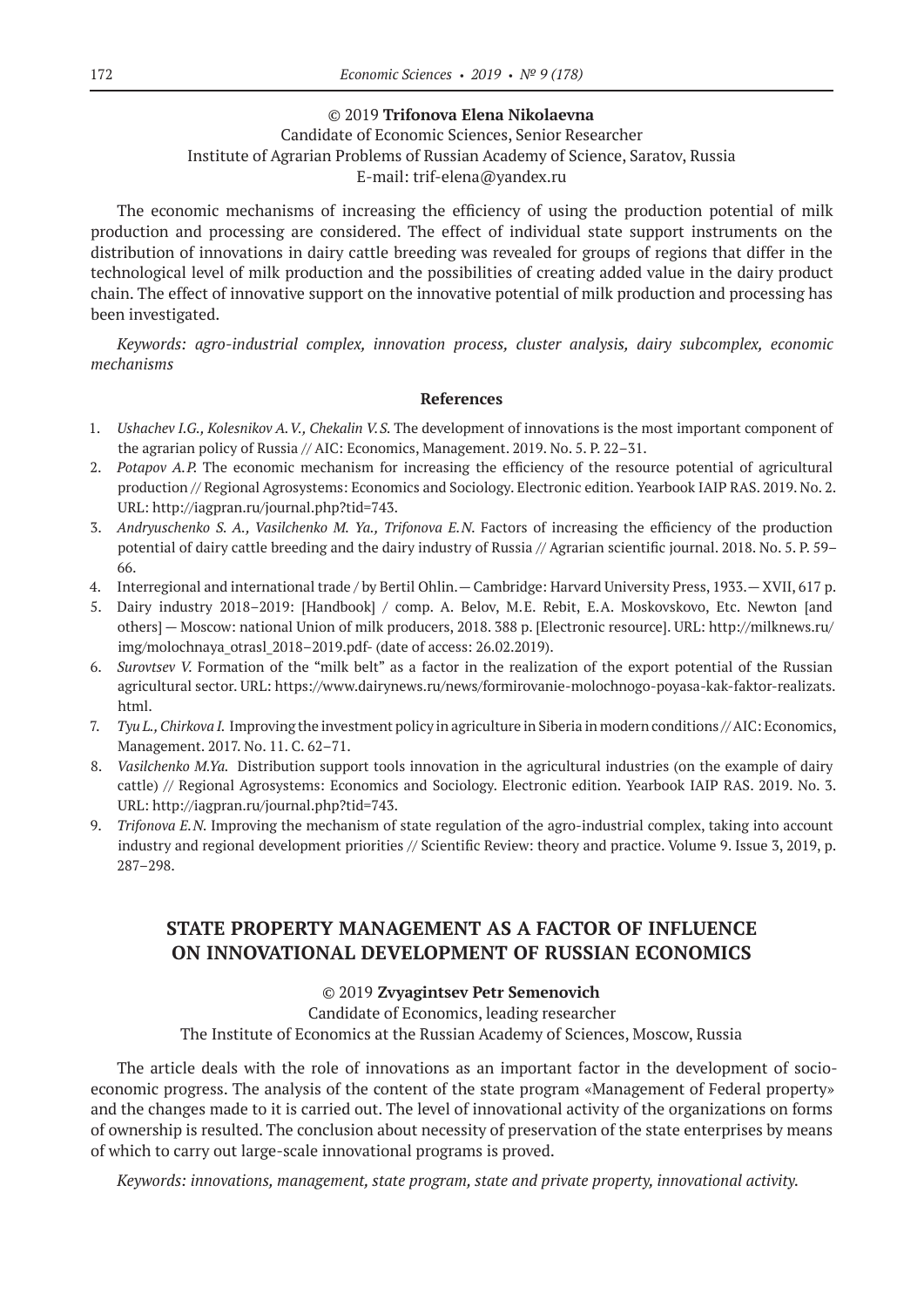# **SPECIAL INVESTMENT CONTRACT IN MANAGING THE ATTRACTION OF PRIVATE INVESTMENT IN INDUSTRIAL MODERNIZATION**

©© 2019 **Zeldner Alexei Grigorievich**

Doctor of Economics, Professor, Chief researcher Institute of Economics of the Russian Academy of Sciences, Moscow, Russia Еmail: tzeldner@gmail.com

The development of modern industries on an innovative technological basis in the context of limited budgetary funds requires effective mechanisms for attracting investors to create industrial enterprises on a new technological base. This will be greatly facilitated by special investment contracts. The article discusses a systematic approach to the functioning of special investment contracts and the problems of increasing the efficiency of their implementation.

*Keywords: special investment contract, industry, stimulation, taxes, technologies*

# **ASSESSMENT OF THE DEVELOPMENT OF HOUSING MORTGAGE LENDING ACCORDING TO IFRS FOR 2015–2017.**

#### ©© 2019 **Savinova Valentina Andreevna**

Doctor of Economics, Professor Samara State University of Economics, Samara, Russia E‑mail: savinovava@yandex.ru

©© 2019 **Poteshkina Valeria Valerevna** undergraduate Samara State University of Economics, Samara, Russia E-mail: 1997@mail.ru

The article considers the basics of international financial reporting standards in the activities of commercial structures, justifies the need for standardization and their application.

*Keywords: IFRS, standardization, international standards, financial reporting, banking system.*

# **THE CURRENT STATE AND DEVELOPMENT TRENDS OF THE AGRICULTURAL SECTOR OF THE ECONOMY OF THE REPUBLIC OF BASHKORTOSTAN**

©© 2019 **Sadykova Liliya Gaysaevna**

PhD in Economics, Associate Professor, Department of Economics and Management Sterlitamak branch of Bashkir State University, Sterlitamak, Russia E‑mail: lilsadyk@yandex.ru

For the development and growth of agricultural production in the region, it is necessary to study its potential for effective development. The article discusses the potential of the region and priority areas for the development of the agro-industrial complex using the example of the Republic of Bashkortostan. The analysis of state support for the agricultural sector of the economy. Problems are identified and ways to improve the efficiency of agricultural production in modern conditions are proposed.

*Keywords: agriculture, state support, agricultural products, income-generating projects, agricultural consumer cooperatives, peasant (farmer) farms, personal subsidiary farms.*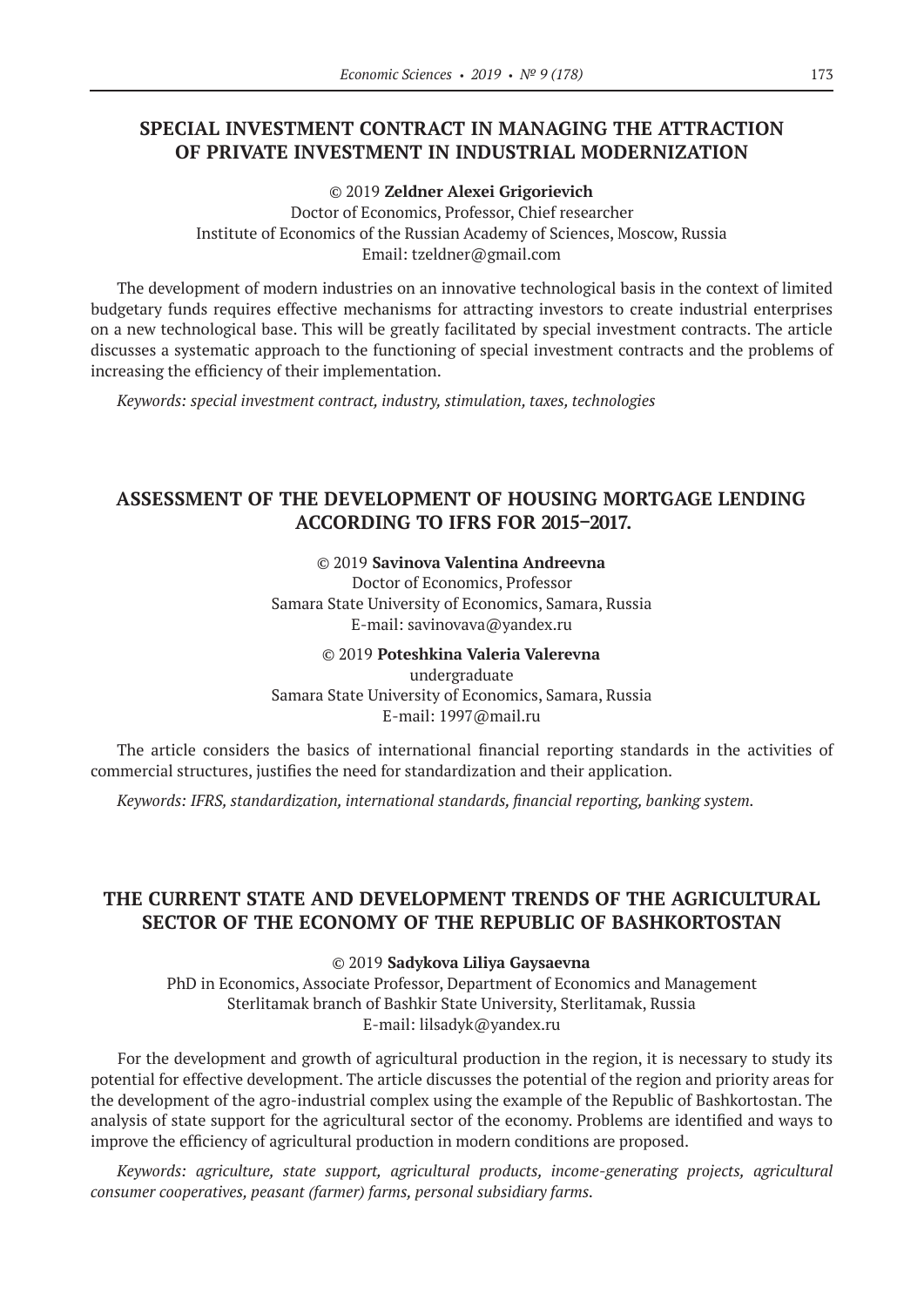# **WAYS TO IMPROVE THE DEVELOPMENT OF URBAN DEVELOPMENT IN THE REPUBLIC OF DAGESTAN**

©© 2019 **Shabanova Madina Mukhidinovna** Head of the Department of GiMU Dagestan State Technical University, Republic of Dagestan, Makhachkala

©© 2019 **Shabanov Rashid Mukhidinovich**

Head of USZN in the municipality "Buinaksk city", Republic of Dagestan

## ©© 2019 **Dusilaeva Khazhibati Magomedovna**

Lecturer

Republican Industrial and Economic College, Republic of Dagestan, Makhachkala

The article considers urban development in the Russian Federation and the Republic of Dagestan. The situation in the field of urban development is analyzed.

*Keywords: urban development, urbanization, migration.*

# **METHODS OF ANALYSIS OF ENTERPRISE FINANCING SOURCES**

## ©© 2019 **Vakhrusheva Natalya Aleksandrovna**

Candidate of Economic Sciences,

Associate Professor of the Department of Economic Theory and Analysis, Faculty of Economics Sterlitamak Branch Bashkir State University, Ufa, Republic of Bashkortostan E-mail: natali.vahrusheva@mail.ru

©© 2019 **Altynbaeva Lyudmila Evgenievna**

Candidate of Economic Sciences, Associate Professor of the Department of Economic Theory and Analysis, Faculty of Economics Sterlitamak Branch Bashkir State University, Ufa, Republic of Bashkortostan E-mail: altluda@mail.ru

Annotation: This article presents a methodology for analyzing the sources of enterprise financing, including: analysis of the dynamics and structure of own and borrowed funds; analysis of the effectiveness of attracting borrowed capital in the form of bank loans and borrowings to finance investment and for each element of borrowed capital; factor analysis of the impact of borrowed capital on the performance of the enterprise.

*Keywords: equity, borrowed funds, financial dependence ratio, financial leverage ratio, financing ratio, borrowed capital cost, borrowed funds profitability, return on equity.*

# **POSSIBLE IDEAS ABOUT CODE CLASSES AND CODING ALGORITHMS**

©© 2019 **Danelyan Teya Yanovna**

PhD in Economics, Associate Professor, Department of Applied Informatics and Information Security Plekhanov Russian University of Economics, Moscow, Russia E-mail: tdanelan@yandex.ru

©© 2019 **Epikhin Maxim Nikolaevich**

Researcher, Faculty of Mathematical Economics, Statistics and Informatics Plekhanov Russian University of Economics, Moscow, Russia E-mail: mepihin@yandex.ru.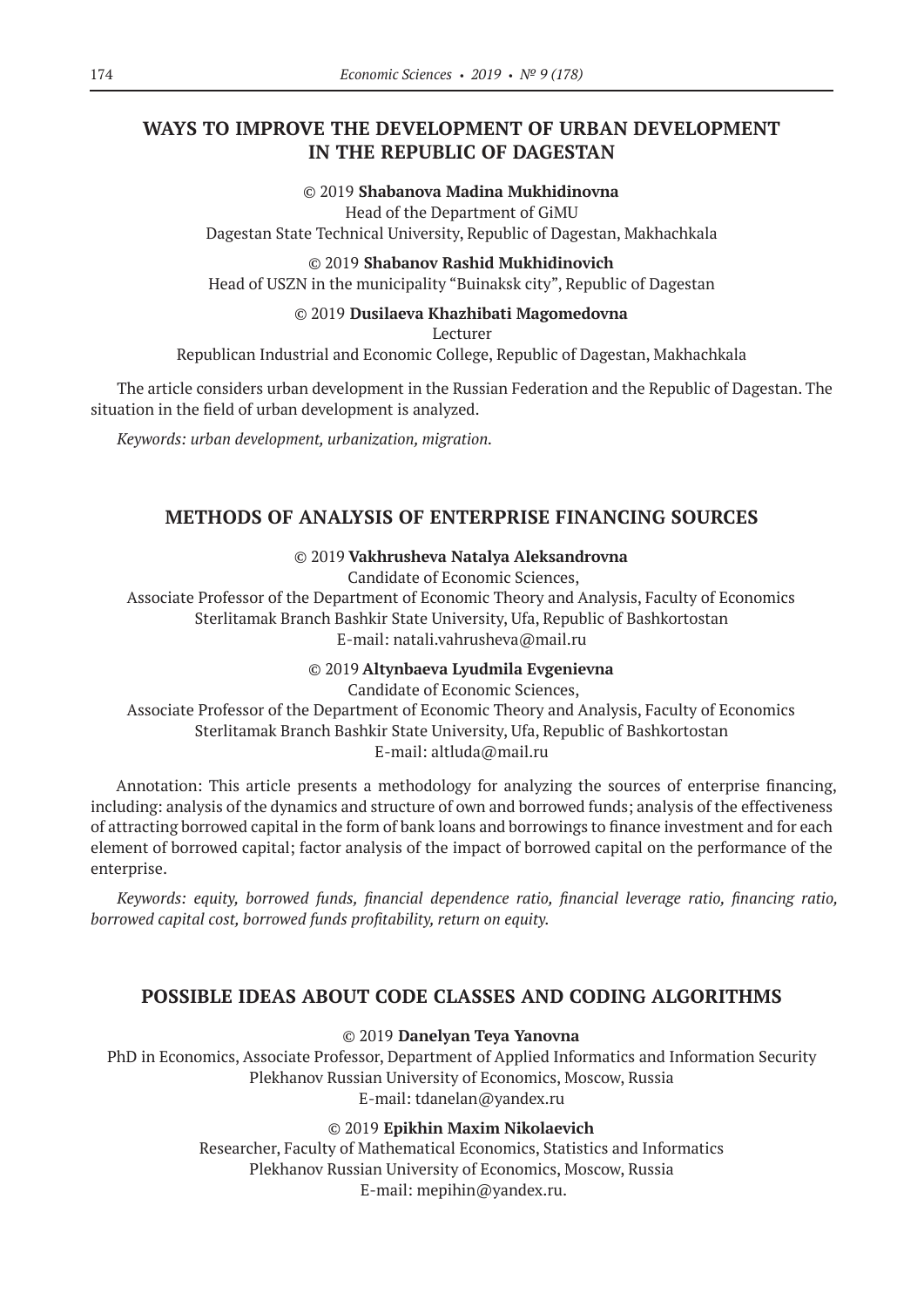## ©© 2019 **Schukin Andrey Dmitrievich**

Researcher, Faculty of Radio and Television Moscow Technical University of Communications and Informatics, Moscow, Russia E-mail: A.pike2110@yandex.ru.

The article discusses the main provisions related to code classes, coding, cryptography theory, practical examples of the implementation of coding methods (cryptography).

*Key words: code classes, coding methods (algorithms), information, information systems, codes, coding*

# **CLASSIFICATION AND TESTING OF INDICATORS TO IMPROVE THE METHODOLOGY FOR ASSESSING THE SUSTAINABLE DEVELOPMENT OF COAL MINING ENTERPRISES**

©© 2019 **Lyutyagin Dmitry Vladimirovich**

Candidate of Economic Sciences, Associate Professor Russian State Geological Exploration University named after Sergo Ordzhonikidze (MGRI — RGGRU), Moscow, Russia E‑mail: l–d–v@list.ru

#### ©© 2019 **Sorokina Victoria Viktorovna**

Russian State Geological Exploration University named after Sergo Ordzhonikidze (MGRI — RGGRU), Moscow, Russia

This article is devoted to the study of indicators evaluating the sustainable development of coal mining enterprises. In the article, the author analyzed the existing approaches to assessing the performance of coal mining enterprises, highlighted their advantages and disadvantages. According to the study the author has developed a system of indicators characterizing the stability of the development of coal mines, taking into account components such as: financial; economic; social; production and technical; ecological. The method of taxonomic analysis, which allows to evaluate the level of work efficiency in dynamics using the example of Raspadskaya PJSC was used to test the proposed indicators. An improved methodology for assessing the sustainable development of coal mining enterprises can become the basis for the formation of comprehensive strategic development programs for both the enterprise and the industry as a whole.

*Keywords: coal–mining enterprises, sustainable development, performance, indicators, taxonomic indicator.*

## **LOGISTICS CONCEPTS IN THE TRANSPORT ASPECT**

©© 2019 **Sosunova Liliana Alekseevna**

Doctor of Economics, Professor Samara State University of Economics, Samara, Russia E‑mail: kafedra-kl@yandex.ru

The article substantiates the position according to which logistics concepts can be fully implemented with the developed transport support. The transport content of logistics concepts is of paramount importance.

*Keywords: logistics concepts, transport, supply chains, supply and sales, suppliers and consumers, «just in time», stocks, orders.*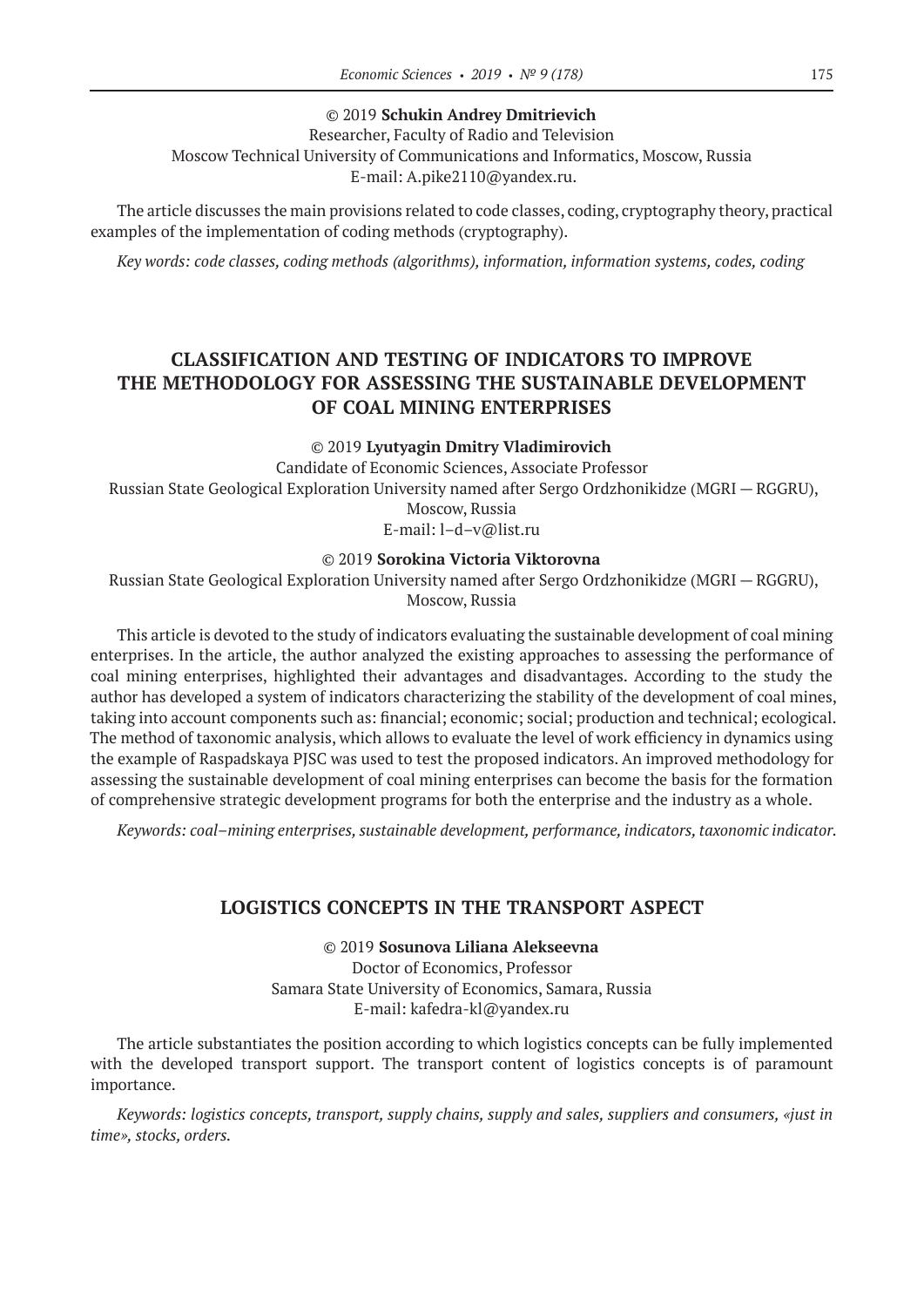## **FINANCE, MONEY CIRCULATION AND CREDIT**

# **METHODOLOGY FOR ASSESSING THE EFFECTIVENESS AND EFFECTIVENESS OF SYNERGIES IN MERGERS AND ACQUISITIONS**

#### ©© 2019 **Zimin Vladislav Vladimirovich**

Postgraduate student Financial University under the Government of the Russian Federation, Moscow, Russia E‑mail: vladislav14@rambler.ru

The article describes the methodology for assessing the synergetic effect of mergers and acquisitions. The author analyzed the existing approaches to assessing the effectiveness and effectiveness of synergies and identified their shortcomings. The costs that the company will incur as a result of integration are important in assessing efficiency. Accounting for all costs in conjunction with the recommended approaches will lead to an accurate assessment of the effectiveness before the transaction and the effectiveness after its implementation.

*Keywords: synergetic effect, synergy, performance assessment, efficiency assessment, mergers and acquisitions, evaluation methodology.*

- 1. *Babenko I.A., Badjukov V.F.* Ocenka jekonomicheskogo jeffekta pri slijanijah i pogloshhenijah kompanij // Vestnik TOGU, 2015. № 2 (37). S. 185.
- 2. Ob utverzhdenii federal'nogo standarta ocenki «Ocenka biznesa (FSO № 8): prikaz Ministerstva jekonomicheskogo razvitija i torgovli rossijskoj Federacii ot 01.06.2015 № 326 [Jelektronnyj resurs] // Ocenshhik.ru. URL: http://www. ocenchik.ru/news/2168.html (data obrashhenija: 27.08.2019).
- 3. *Fadejkina N.* Osnovy motivacii i sinergeticheskie jeffekty sdelok slijanija i pogloshhenija kompanij // Risk: resursy, informacija, snabzhenie, konkurencija, 2012. № 4. S. 509–519.
- 4. *Shevchenko I.V., Volkov Ju.V.* Problemy ocenki jeffektivnosti sdelok slijanij i pogloshhenij v postkrizisnyj period jekonomicheskogo razvitija Rossii // Finansy i kredit, 2012. № 30 (414). S. 11–16.
- 5. *Bellou V.*  Psychological contract assessment after a major organizational change: the case of mergers and acquisitions // Employee Relations, 2007, Volume 29. Issue 1. pp. 68–88
- 6. *Bower JL.* Not all M&As are alike and that matters // Harvard Business Review, 2001, Volume 79, Issue 3. pp. 92–101.
- 7. *Brotherson, W. Todd & Eades, Kenneth M. & Harris, Robert S. & Higgins, Robert C.* Company Valuation in Mergers and Acquisitions: How Is Discounted Cash Flow Applied by Leading Practitioners? // Journal of Applied Finance, 2014, Volume 24, Issue 2. pp. 43–51.
- 8. *Bruner RF*. Does M&A pay? A survey of evidence from the decision-maker // Journal of Applied Finance, 2002, Volume 12, Issue 1. pp. 48–68.
- 9. *Joash GO, Njangiru MJ*. The effect of mergers and acquisitions on financial performance of banks (a survey of commercial banks in Kenya) // International Journal of Innovative Research & Development, 2015, Volume 4, Issue 8. pp. 101–113.
- 10. *Moeller S., Brady Ch.* Intelligent M&A: Navigating the Mergers and Acquisitions Minefield / Moeller S., Brady Ch. United Kingdom: John Wiley & Sons, Inc., 2014. 328 p.
- 11. *Motis J.*  Mergers and Acquisitions Motives / *Motis J.*  Toulouse School of Economics EHESS (GREMAQ) and University of Crete, 2007. 31 p.
- 12. *Roll R.* The Hubris Hypothesis of Corporate Takeovers // Journal of Business, 1986. № 2. 198 p.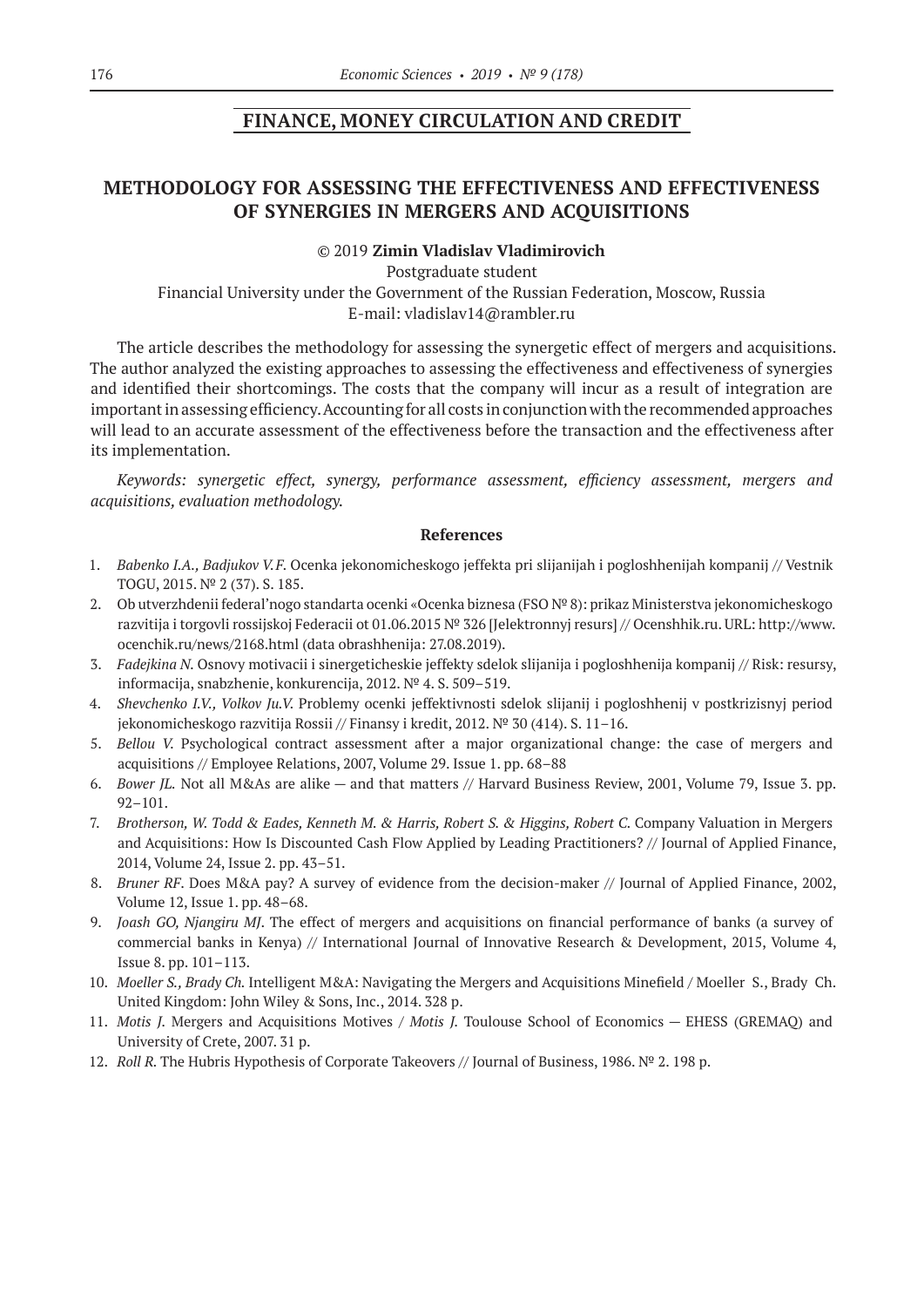## **BOOK KEEPING, STATISTICS**

## **IDENTIFICATION OF RELEVANT PRINCIPLES OF BUILDING AN INFORMATION SYSTEM OF AN ECONOMIC ENTITY**

#### ©© 2019 **Bulyga Roman Petrovich**

Doctor of Economic Sciences, Professor, Head of the Department of Accounting, Account Analysis and Audit Financial University under the Government of the Russian Federation, Moscow, Russia E‑mail: RBulyga@fa.ru

The article is devoted to the identification of relevant principles of building an information system of an economic entity, providing control and analysis of its activities, including innovation. The necessity of expansion of the principles applied now is proved.

*Keywords: information system, accounting, control and analysis of activities*

- 1. *Karpova T.P.* Napravlenija razvitija buhgalterskogo ucheta v cifrovoj jekonomike // Izvestija Sankt-Peterburgskogo gosudarstvennogo jekonomicheskogo universiteta.— 2018.— № 3(111).— S.52–57.
- 2. *Legenchuk S.F.*  Razvitie principov buhgalterskogo ucheta v postindustrial'noj jekonomike // Mezhdunarodnyj buhgalterskij uchet.— 2012.— № 3 (201).— S. 21–27.
- 3. *Malinovskaja N.V., Malinovskij M.D.*  Mezhdunarodnye tendencii razvitija integrirovannoj otchetnosti // Mezhdunarodnyj buhgalterskij uchet.— 2018.— T. 21, № 3.— S. 332–343. https://doi.org/10.24891/ ia. 21. 3.332
- 4. *Mel'nik M.V*. Modernizacija uchetno-kontrol'nyh i analiticheskih processov v uslovijah cifrovoj jekonomiki // Uchet. Analiz. Audit.— 2018.— № 3.— S.129–130.
- 5. *Rozhnova O.V.* Garmonizacija ucheta, audita i analiza v uslovijah cifrovoj jekonomiki // Uchet. Analiz. Audit.—  $2018 - N^{\circ} 3 - S.16 - 23.$
- 6. *Tkach V.I.* Stanovlenie i razvitie sistemy cifrovogo ucheta i menedzhmenta // Auditorskie vedomosti.— 2018.— № 1.— S.70–75.
- 7. *Hahonova N.N., Bogataja I.N.*  Budushhee razvitija rynka auditorsko-konsaltingovyh uslug v uslovijah cifrovoj jekonomiki // Auditorskie vedomosti.— 2018.— № 2.— S.13–24.
- 8. *Jazykova, S.V*. Konceptual'nye osnovy vnutrennego kontrolja // Jekonomika i predprinimatel'stvo.— 2017.— № 2.— S. 123–126.
- 9. Mezhdunarodnyj standart (IO) // Mezhdunarodnyj sovet po integrirovannoj otchetnosti (MSIO-IIRC). URL: http:// integratedreporting.org/wp-content/uploads/2015/03/13–12–08-THE-INTERNATIONAL–IR-FRAMEWORK.docx\_ en-US\_ru-RU.pdf
- 10. Sajt Fond MSFO. URL: https://www.ifrs.org/about-us/who-we-are/
- 11. *Ragulina J. V., Suglobov A.E., Melnik M.V.* Transformation of the role of a man in the system of entrepreneurship in the process of digitalization of the Russian economy. Quality — Access to Success.— 2018.— № 19(S2).— R.171– 175.
- 12. Federal'nyj zakon ot 06.12.2011 № 402 «O buhgalterskom uchete»
- 13. Ukaz Prezidenta RF ot 7 maja 2018 goda № 204 «O nacional'nyh celjah i strategicheskih zadachah razvitija Rossijskoj Federacii na period do 2024 goda»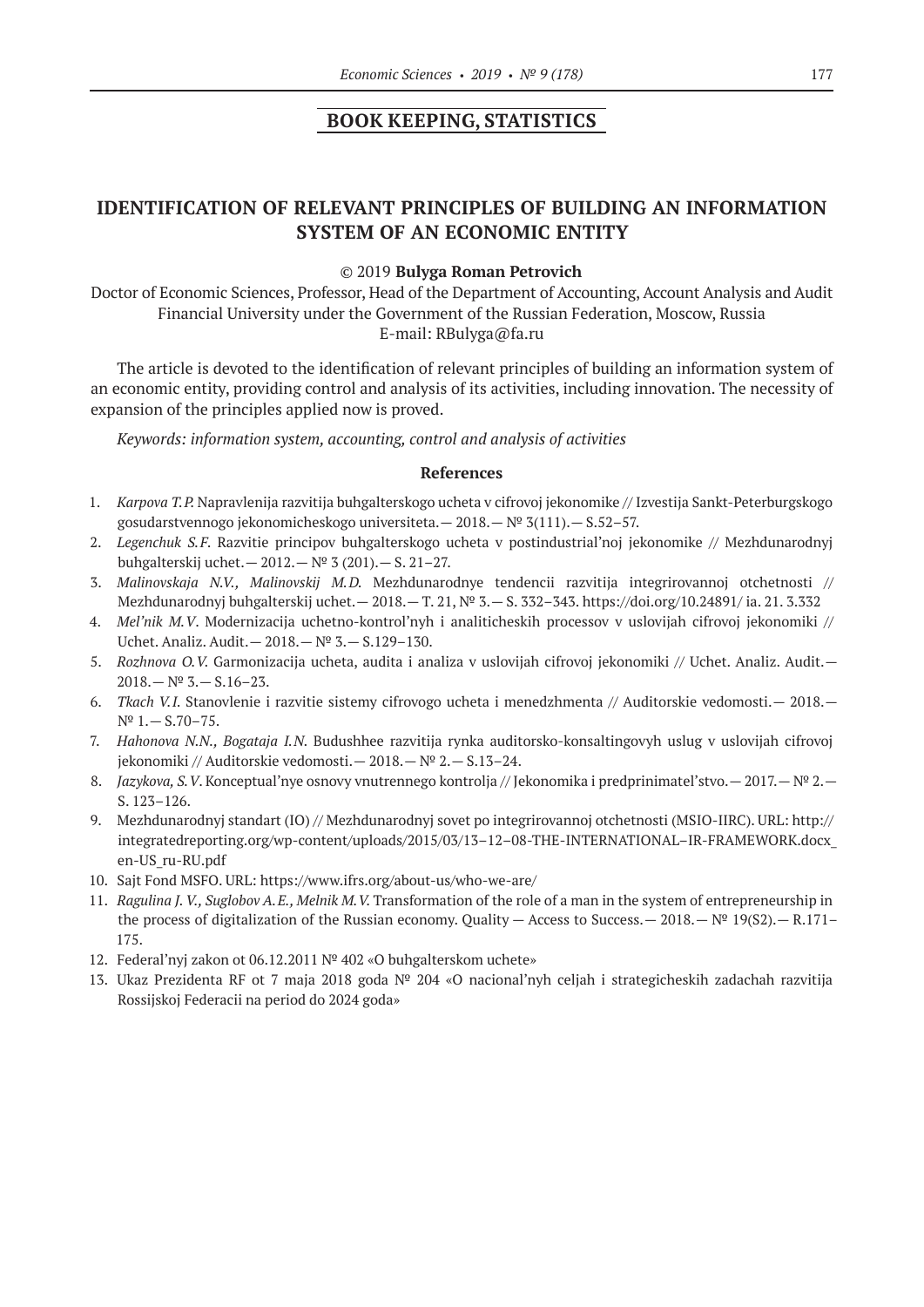# **ANALYSIS OF THE EFFECTIVENESS OF REPRESENTATIVE OFFICES OF ECONOMIC ENTITIES OF THE RUSSIAN FEDERATION ABROAD IN THE IMPLEMENTATION OF EXPORT POTENTIAL**

#### ©© 2019 **Petrov Alexander Mikhailovich**

Doctor of Economics, Professor of Department of the Accounting, Analysis and Audit Financial University under the Government of the Russian Federation, Moscow, Russia E‑mail: palmi@inbox.ru

#### ©© 2019 **Gizatullina Olga Mikhailovna**

Candidate of Economic Sciences, Associate Professor of Department of the Accounting, Analysis and Audit Financial University under the Government of the Russian Federation, Moscow, Russia E-mail: olgasergee@mail.ru

#### ©© 2019 **Ushanov Igor Gennadievich**

Candidate of Economic Sciences, Associate Professor of Department of the Accounting, Analysis and Audit Financial University under the Government of the Russian Federation, Moscow, Russia

The export potential of the Russian Federation is an integral, organic part of the national economy, which must be developed to ensure its competitiveness and expansion of world economic relations. Currently, there are a number of problems inherent in the growth of the export potential of the Russian Federation. To improve the efficiency of the representative offices of economic entities abroad, it is necessary to have the tools and methodology to determine the effectiveness of the representative office of an economic entity abroad.

*Keywords: representation of economic entities of the Russian Federation abroad, export, efficiency, balanced scorecard, rating, tax burden, simulation model.*

# **SOME ASPECTS OF THE DEVELOPMENT OF ACCOUNTING, ANALYSIS AND AUDIT IN A UNIFIED INFORMATION SYSTEM**

## ©© 2019 **Petrov Alexander Mikhailovich**

Doctor of Economics, Professor of Department of the Accounting, Analysis and Audit Financial University under the Government of the Russian Federation, Moscow, Russia E‑mail: palmi@inbox.ru

## ©© 2019 **Lavrov Denis Anatolyevich**

Head of research coordination Department Financial University under the Government of the Russian Federation, Moscow, Russia E-mail: DALavrov@fa.ru

The article deals with such aspects of the development of accounting, analysis and audit within a unified information system, as the influence of information flows in the company in the accounting and analytical sphere; examines the main programs used in accounting and reporting; justifies the need for accounting software level; analyzes the dependence of accounting information systems on the scale of the company.

*Keywords: digitalization, development of accounting, analysis and audit, unified information system.*

- 1. Vsemirnyj obzor realizacii koncepcii «Industrija 4.0» za 2016 g.— URL: https://www.pwc.ru/ru/technology/assets/ global industry-2016 rus.pdf (data obrashhenija: 02.09.2019).
- 2. *Mel'nik M.V.* Modernizacija uchetno-kontrol'nyh i analiticheskih processov v uslovijah cifrovoj jekonomiki // Uchet. Analiz. Audit.— 2018.— № 3.— S.129–130.